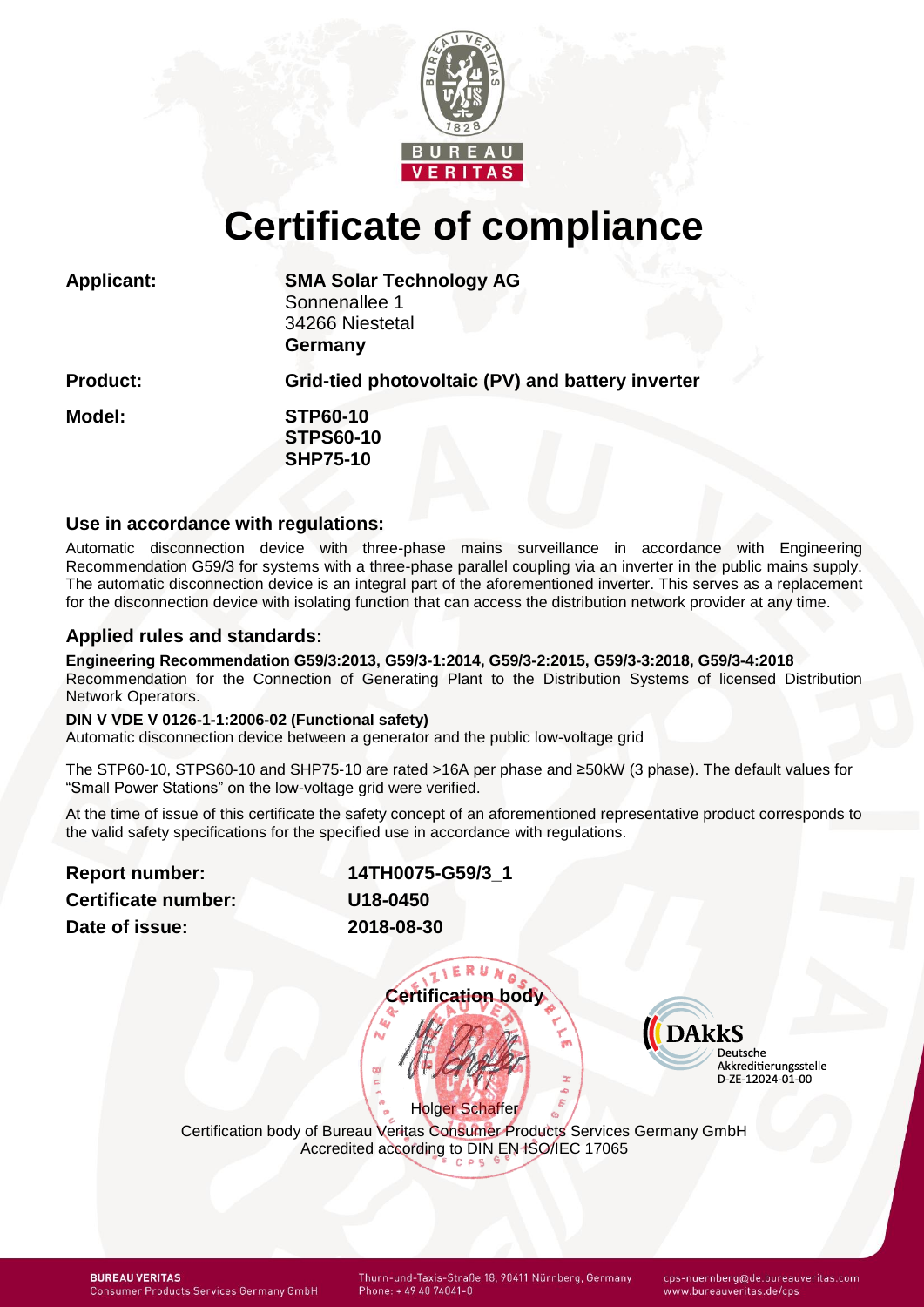

#### **Extract from test report according to the Engineering Recommendation G59/3 Nr. [14TH0075-G59/3\\_1](#page-0-1)**

| Type Approval and declaration of compliance with the requirements of Engineering Recommendation G59/3. |                                                                          |                                                 |             |  |  |  |
|--------------------------------------------------------------------------------------------------------|--------------------------------------------------------------------------|-------------------------------------------------|-------------|--|--|--|
| Manufacturer / applicant:                                                                              | <b>SMA Solar Technology AG</b>                                           |                                                 |             |  |  |  |
|                                                                                                        | Sonnenallee 1                                                            |                                                 |             |  |  |  |
|                                                                                                        | 34266 Niestetal                                                          |                                                 |             |  |  |  |
|                                                                                                        | Germany                                                                  |                                                 |             |  |  |  |
| <b>Generating Unit technology</b>                                                                      | Grid-tied photovoltaic and battery inverter                              |                                                 |             |  |  |  |
| <b>Rated values</b>                                                                                    | STP60-10                                                                 | SHP75-10                                        | STPS60-10   |  |  |  |
| <b>Maximum rated capacity</b>                                                                          | 60kW                                                                     | 75kW                                            |             |  |  |  |
| <b>Rated voltage</b>                                                                                   | 230 / 400 V                                                              |                                                 | 230 / 400 V |  |  |  |
| <b>Firmware version</b>                                                                                | 1.32, 1.40, 1.45, 1.50, 1.60, 1.70, 1.80,<br>1.90 or above (except 1.95) | 1.90 or above<br>1.95 or above<br>(except 1.95) |             |  |  |  |
| <b>Measurement period:</b>                                                                             | 2014-09-15 to 2014-09-19                                                 |                                                 |             |  |  |  |
|                                                                                                        | 2018-03-09 to 2018-05-14                                                 |                                                 |             |  |  |  |

#### **Description of the structure of the power generation unit:**

The power generation unit is equipped with a PV and line-side EMC filter. The power generation unit has no galvanic isolation between DC input and AC output. Output switch-off is performed with single-fault tolerance based on two series-connected relays in line and neutral. This enables a safe disconnection of the power generation unit from the network in case of error.

The above stated Generating Units are tested according the requirements in the Engineering Recommendation G59/3. Any modification that affects the stated tests must be named by the manufacturer/supplier of the product to ensure that the product meets all requirements of the Engineering Recommendation G59/3.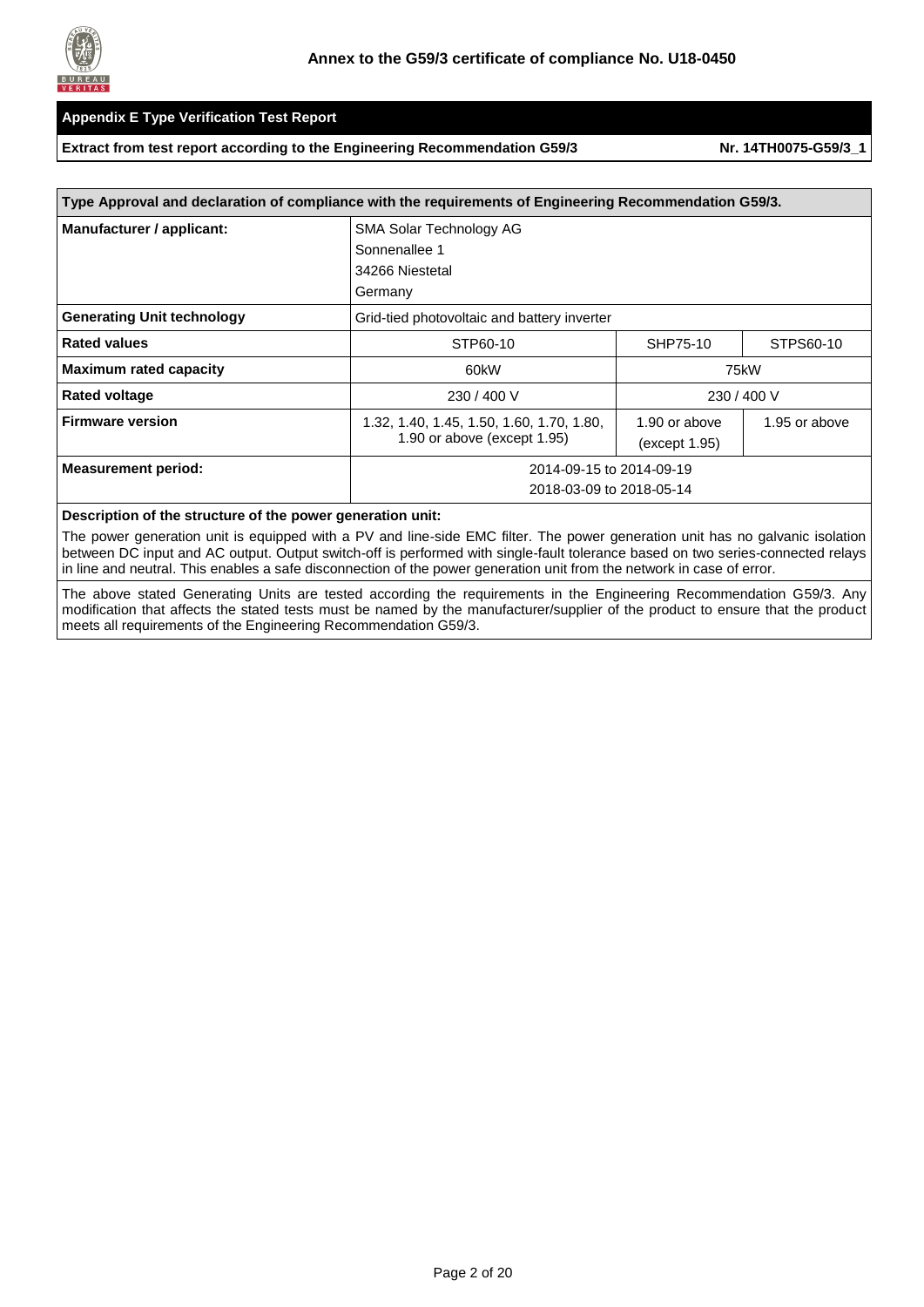

**Extract from test report according to the Engineering Recommendation G59/3** Nr. [14TH0075-G59/3\\_1](#page-0-1)

| Protection. Voltage tests. SHP75-10. 230 / 400V |         |                |                |                  |                |                    |  |
|-------------------------------------------------|---------|----------------|----------------|------------------|----------------|--------------------|--|
|                                                 |         |                | Phase L1 to L2 |                  |                |                    |  |
| <b>Function</b>                                 |         | <b>Setting</b> |                | <b>Trip test</b> | No trip test   |                    |  |
|                                                 | Voltage | Time delay     | Voltage        | Time delay       | Voltage / time | Confirm no<br>trip |  |
| U/V stage 1                                     | 346,6V  | 2.5s           | 346,0V         | 2,533s           | 353,5V / 3,5s  | No trip            |  |
| U/V stage 2                                     | 318,7V  | 0,5s           | 318,6V         | 0,535s           | 325,6V / 2,48s | No trip            |  |
|                                                 |         |                |                |                  | 311,8V / 0,48s | No trip            |  |
| O/V stage 1                                     | 454,1V  | 1,0s           | 454.5V         | 1,033s           | 447,2V / 2,0s  | No trip            |  |
| O/V stage 2                                     | 474,1V  | 0,5s           | 473,9V         | 0,532s           | 467,1V / 0,98s | No trip            |  |
|                                                 |         |                |                |                  | 481V / 0,48s   | No trip            |  |

| Phase L <sub>2</sub> to L <sub>3</sub> |                |                |                |                  |                |                    |  |
|----------------------------------------|----------------|----------------|----------------|------------------|----------------|--------------------|--|
| <b>Function</b>                        |                | <b>Setting</b> |                | <b>Trip test</b> | No trip test   |                    |  |
|                                        | <b>Voltage</b> | Time delay     | <b>Voltage</b> | Time delay       | Voltage / time | Confirm no<br>trip |  |
| U/V stage 1                            | 346.6V         | 2.5s           | 346,1V         | 2,530s           | 353,5V / 3,5s  | No trip            |  |
| U/V stage 2                            | 318,7V         | 0.5s           | 318,9V         | 0,536s           | 325,6V / 2,48s | No trip            |  |
|                                        |                |                |                |                  | 311,8V / 0,48s | No trip            |  |
| O/V stage 1                            | 454.1V         | 1,0s           | 454.2V         | 1,054s           | 447,2V / 2,0s  | No trip            |  |
| O/V stage 2                            | 474,1V         | 0,5s           | 473,8V         | 0,554s           | 467,1V / 0,98s | No trip            |  |
|                                        |                |                |                |                  | 481V / 0,48s   | No trip            |  |

| Phase L <sub>3</sub> to L <sub>1</sub> |                |            |         |                  |                |                    |  |  |
|----------------------------------------|----------------|------------|---------|------------------|----------------|--------------------|--|--|
| <b>Function</b>                        | <b>Setting</b> |            |         | <b>Trip test</b> | No trip test   |                    |  |  |
|                                        | Voltage        | Time delay | Voltage | Time delay       | Voltage / time | Confirm no<br>trip |  |  |
| U/V stage 1                            | 346,6V         | 2.5s       | 346.2V  | 2,513s           | 353,5V / 3,5s  | No trip            |  |  |
| U/V stage 2                            | 318,7V         | 0.5s       | 318.4V  | 0,515s           | 325,6V / 2,48s | No trip            |  |  |
|                                        |                |            |         |                  | 311,8V / 0,48s | No trip            |  |  |
| O/V stage 1                            | 454.1V         | 1,0s       | 454.0V  | 1,013s           | 447.2V / 2.0s  | No trip            |  |  |
| O/V stage 2                            | 474,1V         | 0,5s       | 474,2V  | 0,514s           | 467,1V / 0,98s | No trip            |  |  |
|                                        |                |            |         |                  | 481V / 0,48s   | No trip            |  |  |

Note. For Voltage tests the Voltage required to trip is the setting ±3,45V. The time delay can be measured at a larger deviation than the minimum required to operate the protection. The No trip tests need to be carried out at the setting ±4V and for the relevant times as shown in the table above to ensure that the protection will not trip in error.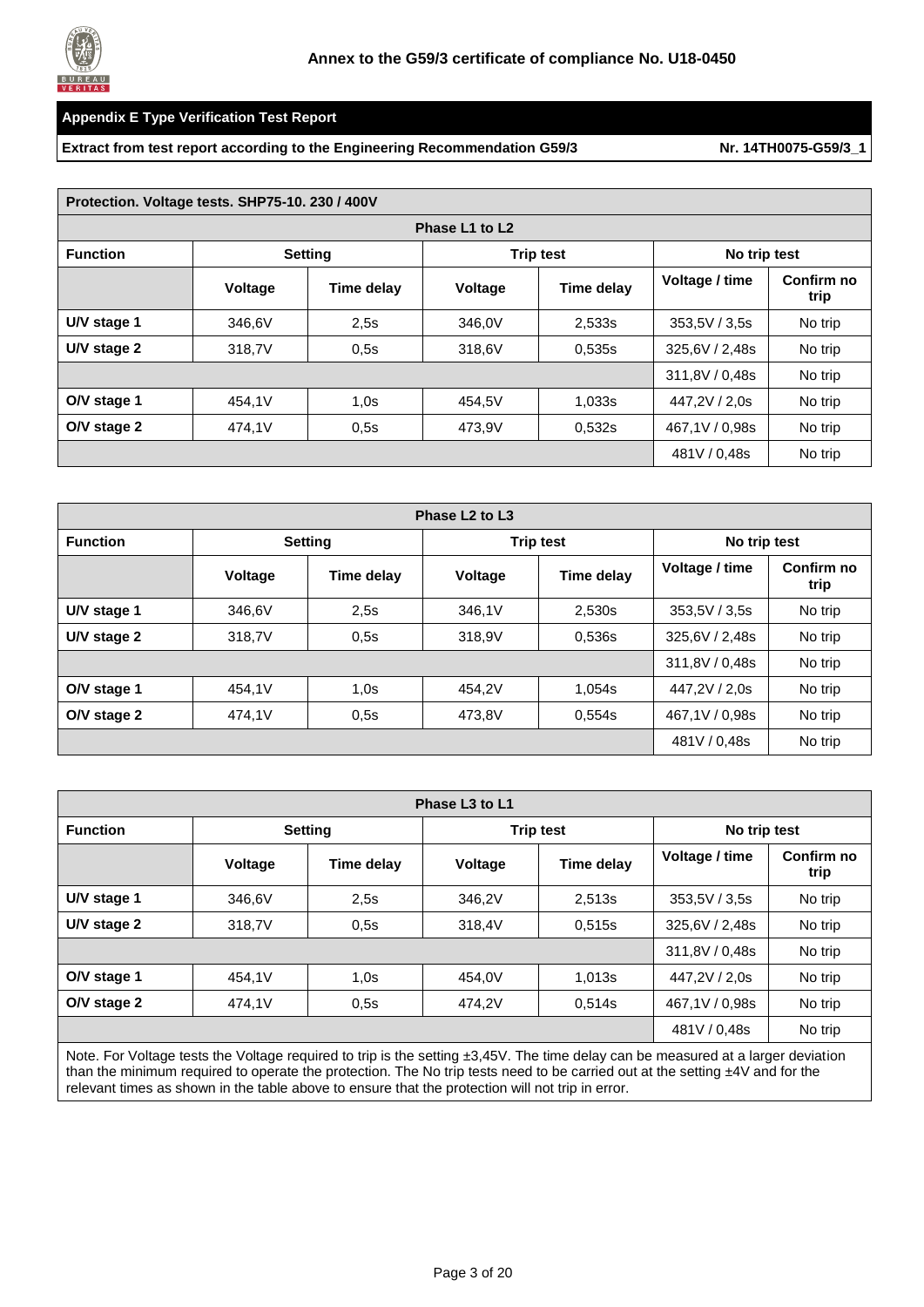

#### **Extract from test report according to the Engineering Recommendation G59/3** Nr. [14TH0075-G59/3\\_1](#page-0-1)

|                 | Protection. Voltage tests. SHP75-10. 240 / 416V |            |                |                  |                |                    |  |  |
|-----------------|-------------------------------------------------|------------|----------------|------------------|----------------|--------------------|--|--|
|                 |                                                 |            | Phase L1 to L2 |                  |                |                    |  |  |
| <b>Function</b> | <b>Setting</b>                                  |            |                | <b>Trip test</b> | No trip test   |                    |  |  |
|                 | <b>Voltage</b>                                  | Time delay | <b>Voltage</b> | Time delay       | Voltage / time | Confirm no<br>trip |  |  |
| U/V stage 1     | 361,7V                                          | 2.5s       | 361,4V         | 2,545s           | 368,6V / 3,5s  | No trip            |  |  |
| U/V stage 2     | 332,6V                                          | 0,5s       | 332,4V         | 0,546s           | 339,5V / 2,48s | No trip            |  |  |
|                 |                                                 |            |                |                  | 325,6V / 0,48s | No trip            |  |  |
| O/V stage 1     | 473,9V                                          | 1,0s       | 473,9V         | 1,047s           | 467V / 2.0s    | No trip            |  |  |
| O/V stage 2     | 494,7V                                          | 0.5s       | 494.8V         | 0,551s           | 487,7V / 0,98s | No trip            |  |  |
|                 |                                                 |            |                |                  | 500,9V / 0,48s | No trip            |  |  |

| Phase L <sub>2</sub> to L <sub>3</sub> |         |                |                |                  |                |                    |  |
|----------------------------------------|---------|----------------|----------------|------------------|----------------|--------------------|--|
| <b>Function</b>                        |         | <b>Setting</b> |                | <b>Trip test</b> | No trip test   |                    |  |
|                                        | Voltage | Time delay     | <b>Voltage</b> | Time delay       | Voltage / time | Confirm no<br>trip |  |
| U/V stage 1                            | 361,7V  | 2.5s           | 361,4V         | 2,526s           | 368,6V / 3,5s  | No trip            |  |
| U/V stage 2                            | 332,6V  | 0.5s           | 332,3V         | 0,547s           | 339,5V / 2,48s | No trip            |  |
|                                        |         |                |                |                  | 325,6V / 0,48s | No trip            |  |
| O/V stage 1                            | 473.9V  | 1,0s           | 473.9V         | 1,047s           | 467V / 2.0s    | No trip            |  |
| O/V stage 2                            | 494,7V  | 0,5s           | 494.8V         | 0,546s           | 487,7V / 0,98s | No trip            |  |
|                                        |         |                |                |                  | 500,9V / 0,48s | No trip            |  |

| Phase L <sub>3</sub> to L <sub>1</sub> |                |            |                |                  |                |                    |  |
|----------------------------------------|----------------|------------|----------------|------------------|----------------|--------------------|--|
| <b>Function</b>                        | <b>Setting</b> |            |                | <b>Trip test</b> |                | No trip test       |  |
|                                        | <b>Voltage</b> | Time delay | <b>Voltage</b> | Time delay       | Voltage / time | Confirm no<br>trip |  |
| U/V stage 1                            | 361,7V         | 2,5s       | 361,4V         | 2,546s           | 368,6V / 3,5s  | No trip            |  |
| U/V stage 2                            | 332,6V         | 0,5s       | 332,4V         | 0,533s           | 339,5V / 2,48s | No trip            |  |
|                                        |                |            |                |                  | 325,6V / 0,48s | No trip            |  |
| O/V stage 1                            | 473.9V         | 1,0s       | 473.9V         | 1,056s           | 467V / 2.0s    | No trip            |  |
| O/V stage 2                            | 494,7V         | 0.5s       | 494,8V         | 0,537s           | 487,7V / 0,98s | No trip            |  |
|                                        |                |            |                |                  | 500.9V / 0.48s | No trip            |  |
|                                        |                |            |                |                  |                |                    |  |

Note. For Voltage tests the Voltage required to trip is the setting ±3,45V. The time delay can be measured at a larger deviation than the minimum required to operate the protection. The No trip tests need to be carried out at the setting ±4V and for the relevant times as shown in the table above to ensure that the protection will not trip in error.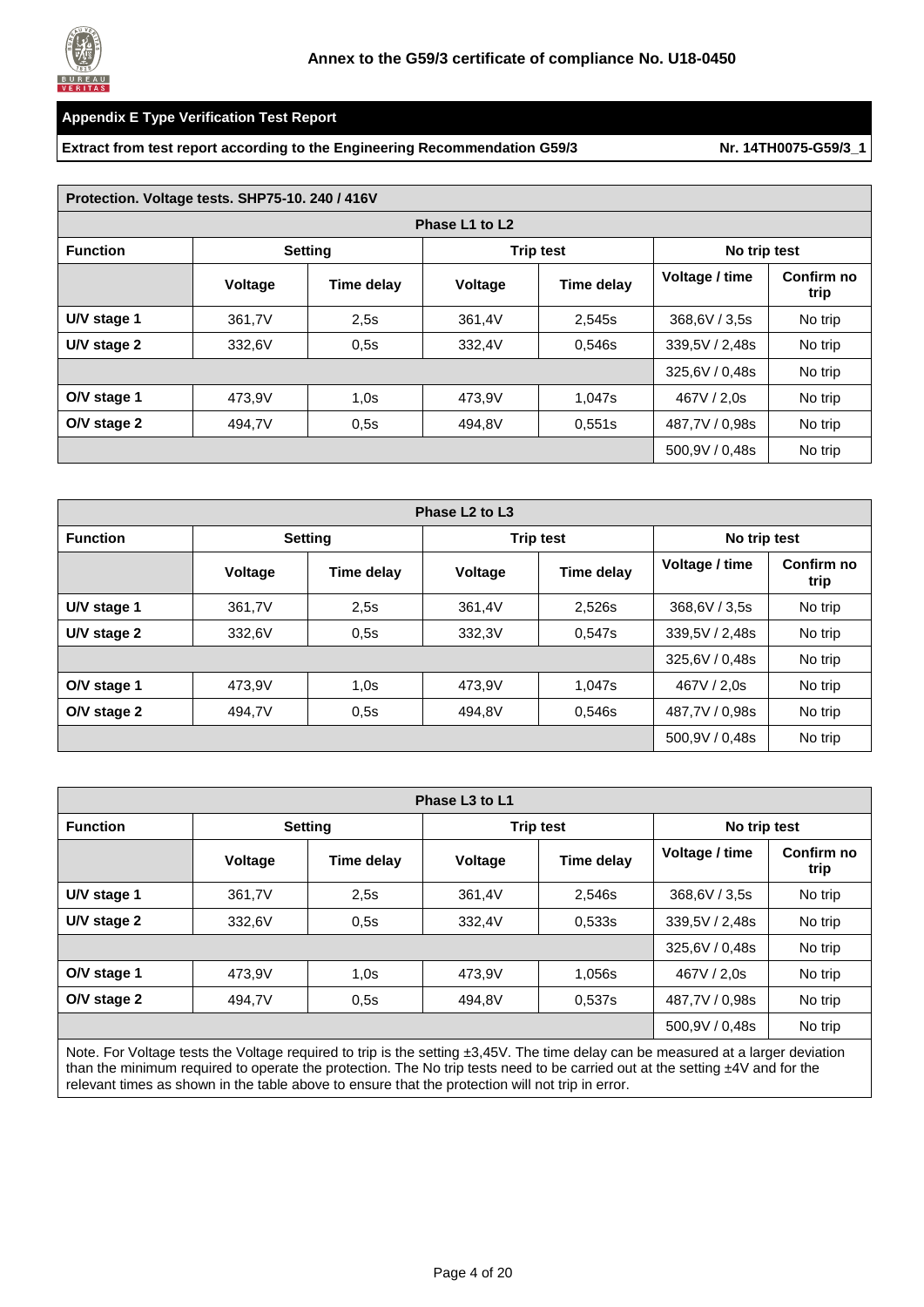

#### **Extract from test report according to the Engineering Recommendation G59/3** Nr. [14TH0075-G59/3\\_1](#page-0-1)

|                 | Protection. Voltage tests. STP60-10. 230 / 400V |                |                |                  |                |                    |  |  |
|-----------------|-------------------------------------------------|----------------|----------------|------------------|----------------|--------------------|--|--|
|                 |                                                 |                | Phase L1 to L2 |                  |                |                    |  |  |
| <b>Function</b> |                                                 | <b>Setting</b> |                | <b>Trip test</b> | No trip test   |                    |  |  |
|                 | <b>Voltage</b>                                  | Time delay     | <b>Voltage</b> | Time delay       | Voltage / time | Confirm no<br>trip |  |  |
| U/V stage 1     | 346,6V                                          | 2.5s           | 347,3V         | 2,510s           | 353,5V / 3,5s  | No trip            |  |  |
| U/V stage 2     | 318,7V                                          | 0,5s           | 319,2V         | 0,550s           | 325.6V / 2.48s | No trip            |  |  |
|                 |                                                 |                |                |                  | 311,8V / 0,48s | No trip            |  |  |
| O/V stage 1     | 454,1V                                          | 1,0s           | 456,6V         | 1,040s           | 447,2V / 2,0s  | No trip            |  |  |
| O/V stage 2     | 474.1V                                          | 0.5s           | 477,4V         | 0,550s           | 467,1V / 0,98s | No trip            |  |  |
|                 |                                                 |                |                |                  | 481V / 0,48s   | No trip            |  |  |

| Phase L <sub>2</sub> to L <sub>3</sub> |         |                |         |                  |                |                    |  |
|----------------------------------------|---------|----------------|---------|------------------|----------------|--------------------|--|
| <b>Function</b>                        |         | <b>Setting</b> |         | <b>Trip test</b> | No trip test   |                    |  |
|                                        | Voltage | Time delay     | Voltage | Time delay       | Voltage / time | Confirm no<br>trip |  |
| U/V stage 1                            | 346,6V  | 2.5s           | 347,4V  | 2,560s           | 353,5V / 3,5s  | No trip            |  |
| U/V stage 2                            | 318,7V  | 0.5s           | 319,6V  | 0,550s           | 325,6V / 2,48s | No trip            |  |
|                                        |         |                |         |                  | 311,8V / 0,48s | No trip            |  |
| O/V stage 1                            | 454.1V  | 1,0s           | 457.1V  | 1,050s           | 447,2V / 2,0s  | No trip            |  |
| O/V stage 2                            | 474,1V  | 0,5s           | 477,5V  | 0,550s           | 467,1V / 0,98s | No trip            |  |
|                                        |         |                |         |                  | 481V / 0,48s   | No trip            |  |

| Phase L <sub>3</sub> to L <sub>1</sub> |                |                                                                                                                                 |                |                  |                |                    |  |  |
|----------------------------------------|----------------|---------------------------------------------------------------------------------------------------------------------------------|----------------|------------------|----------------|--------------------|--|--|
| <b>Function</b>                        |                | <b>Setting</b>                                                                                                                  |                | <b>Trip test</b> |                | No trip test       |  |  |
|                                        | <b>Voltage</b> | Time delay                                                                                                                      | <b>Voltage</b> | Time delay       | Voltage / time | Confirm no<br>trip |  |  |
| U/V stage 1                            | 346,6V         | 2.5s                                                                                                                            | 347,1V         | 2,540s           | 353.5V / 3.5s  | No trip            |  |  |
| U/V stage 2                            | 318,7V         | 0,5s                                                                                                                            | 319,7V         | 0,550s           | 325,6V / 2,48s | No trip            |  |  |
|                                        |                |                                                                                                                                 |                |                  | 311.8V / 0.48s | No trip            |  |  |
| O/V stage 1                            | 454.1V         | 1,0s                                                                                                                            | 456.4V         | 1,050s           | 447.2V / 2.0s  | No trip            |  |  |
| O/V stage 2                            | 474,1V         | 0,5s                                                                                                                            | 477,4V         | 0,560s           | 467,1V / 0,98s | No trip            |  |  |
|                                        |                |                                                                                                                                 |                |                  | 481V / 0.48s   | No trip            |  |  |
|                                        |                | Note For Voltage tests the Voltage required to trip is the setting +3.45V. The time delay can be measured at a larger deviation |                |                  |                |                    |  |  |

Note. For Voltage tests the Voltage required to trip is the setting ±3,45V. The time delay can be measured at a larger deviation than the minimum required to operate the protection. The No trip tests need to be carried out at the setting ±4V and for the relevant times as shown in the table above to ensure that the protection will not trip in error.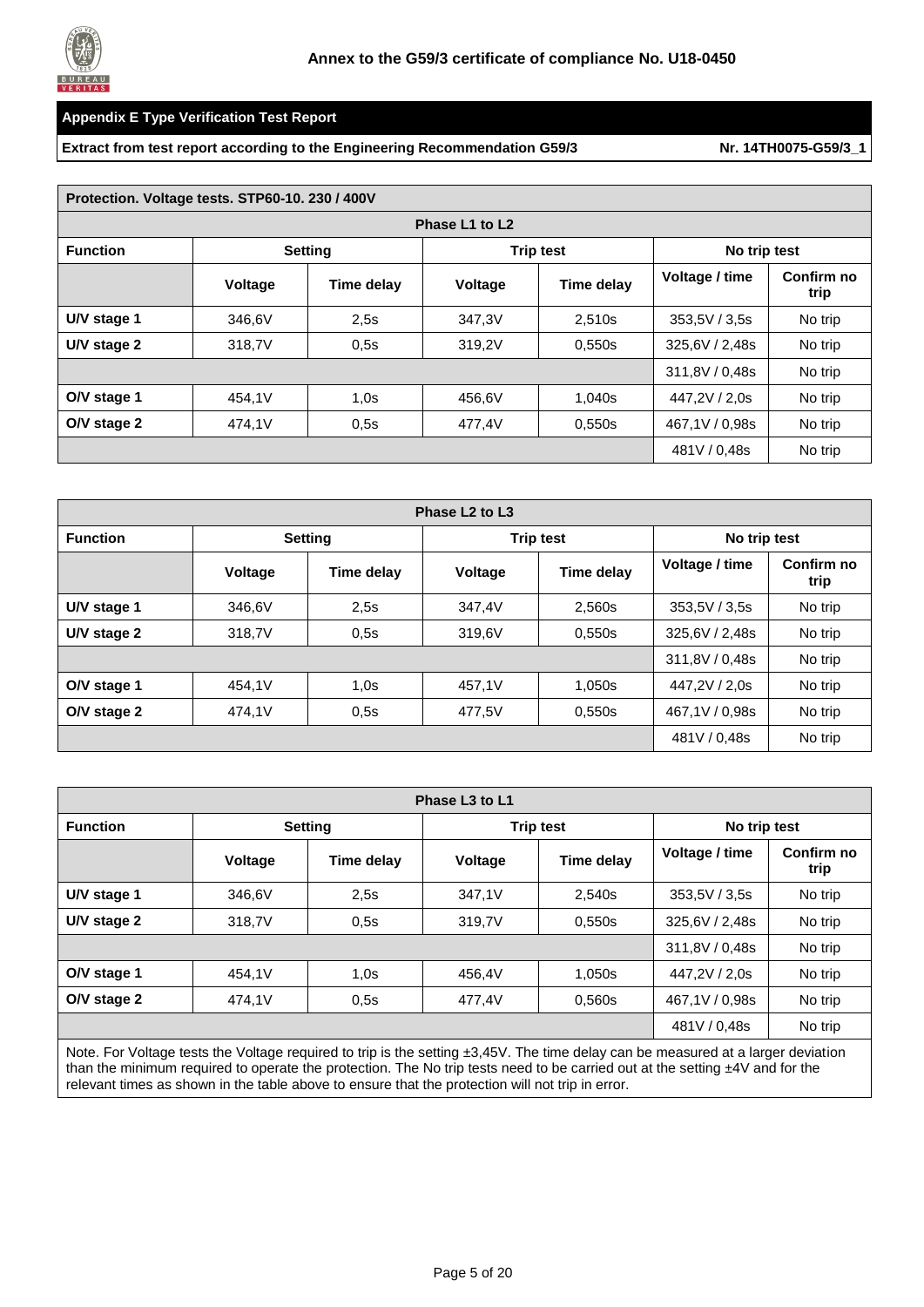

#### **Extract from test report according to the Engineering Recommendation G59/3** Nr. [14TH0075-G59/3\\_1](#page-0-1)

| Protection. Voltage tests. STP60-10. 240 / 416V |                |                                    |                |              |                |                    |  |  |  |
|-------------------------------------------------|----------------|------------------------------------|----------------|--------------|----------------|--------------------|--|--|--|
|                                                 | Phase L1 to L2 |                                    |                |              |                |                    |  |  |  |
| <b>Function</b>                                 |                | <b>Setting</b><br><b>Trip test</b> |                | No trip test |                |                    |  |  |  |
|                                                 | <b>Voltage</b> | Time delay                         | <b>Voltage</b> | Time delay   | Voltage / time | Confirm no<br>trip |  |  |  |
| U/V stage 1                                     | 361,7V         | 2.5s                               | 361,1V         | 2,620s       | 368,6V / 3,5s  | No trip            |  |  |  |
| U/V stage 2                                     | 332,6V         | 0.5s                               | 333,4V         | 0,550s       | 339,5V / 2,48s | No trip            |  |  |  |
|                                                 |                |                                    |                |              | 325,6V / 0,48s | No trip            |  |  |  |
| O/V stage 1                                     | 473.9V         | 1,0s                               | 475,8V         | 1,050s       | 467V / 2.0s    | No trip            |  |  |  |
| O/V stage 2                                     | 494,7V         | 0,5s                               | 496,6V         | 0,550s       | 487,7V / 0,98s | No trip            |  |  |  |
|                                                 |                |                                    |                |              | 500,9V / 0,48s | No trip            |  |  |  |

| Phase L <sub>2</sub> to L <sub>3</sub> |         |                |                  |            |                |                    |  |  |
|----------------------------------------|---------|----------------|------------------|------------|----------------|--------------------|--|--|
| <b>Function</b>                        |         | <b>Setting</b> | <b>Trip test</b> |            | No trip test   |                    |  |  |
|                                        | Voltage | Time delay     | Voltage          | Time delay | Voltage / time | Confirm no<br>trip |  |  |
| U/V stage 1                            | 361,7V  | 2.5s           | 363,4V           | 2.620s     | 368,6V / 3,5s  | No trip            |  |  |
| U/V stage 2                            | 332,6V  | 0.5s           | 333,6V           | 0,550s     | 339,5V / 2,48s | No trip            |  |  |
|                                        |         |                |                  |            | 325,6V / 0,48s | No trip            |  |  |
| O/V stage 1                            | 473.9V  | 1,0s           | 475.8V           | 1.060s     | 467V / 2.0s    | No trip            |  |  |
| O/V stage 2                            | 494,7V  | 0.5s           | 496,6V           | 0,540s     | 487.7V / 0.98s | No trip            |  |  |
|                                        |         |                |                  |            | 500,9V / 0,48s | No trip            |  |  |

| Phase L <sub>3</sub> to L <sub>1</sub> |                |                                                                                                                                                                                                                               |                |                  |                |                    |  |
|----------------------------------------|----------------|-------------------------------------------------------------------------------------------------------------------------------------------------------------------------------------------------------------------------------|----------------|------------------|----------------|--------------------|--|
| <b>Function</b>                        |                | <b>Setting</b>                                                                                                                                                                                                                |                | <b>Trip test</b> |                | No trip test       |  |
|                                        | <b>Voltage</b> | Time delay                                                                                                                                                                                                                    | <b>Voltage</b> | Time delay       | Voltage / time | Confirm no<br>trip |  |
| U/V stage 1                            | 361,7V         | 2,5s                                                                                                                                                                                                                          | 361,3V         | 2,630s           | 368,6V / 3,5s  | No trip            |  |
| U/V stage 2                            | 332.6V         | 0,5s                                                                                                                                                                                                                          | 333,4V         | 0,560s           | 339,5V / 2,48s | No trip            |  |
|                                        |                |                                                                                                                                                                                                                               |                |                  | 325,6V / 0,48s | No trip            |  |
| O/V stage 1                            | 473.9V         | 1,0s                                                                                                                                                                                                                          | 475,6V         | 1,060s           | 467V / 2.0s    | No trip            |  |
| O/V stage 2                            | 494,7V         | 0.5s                                                                                                                                                                                                                          | 496.4V         | 0,540s           | 487,7V / 0,98s | No trip            |  |
|                                        |                |                                                                                                                                                                                                                               |                |                  | 500,9V / 0,48s | No trip            |  |
|                                        |                | Nie Enthelen and Marshall and March Control (1980) and the control of the control of the control of the control of the control of the control of the control of the control of the control of the control of the control of t |                |                  |                |                    |  |

Note. For Voltage tests the Voltage required to trip is the setting ±3,45V. The time delay can be measured at a larger deviation than the minimum required to operate the protection. The No trip tests need to be carried out at the setting ±4V and for the relevant times as shown in the table above to ensure that the protection will not trip in error.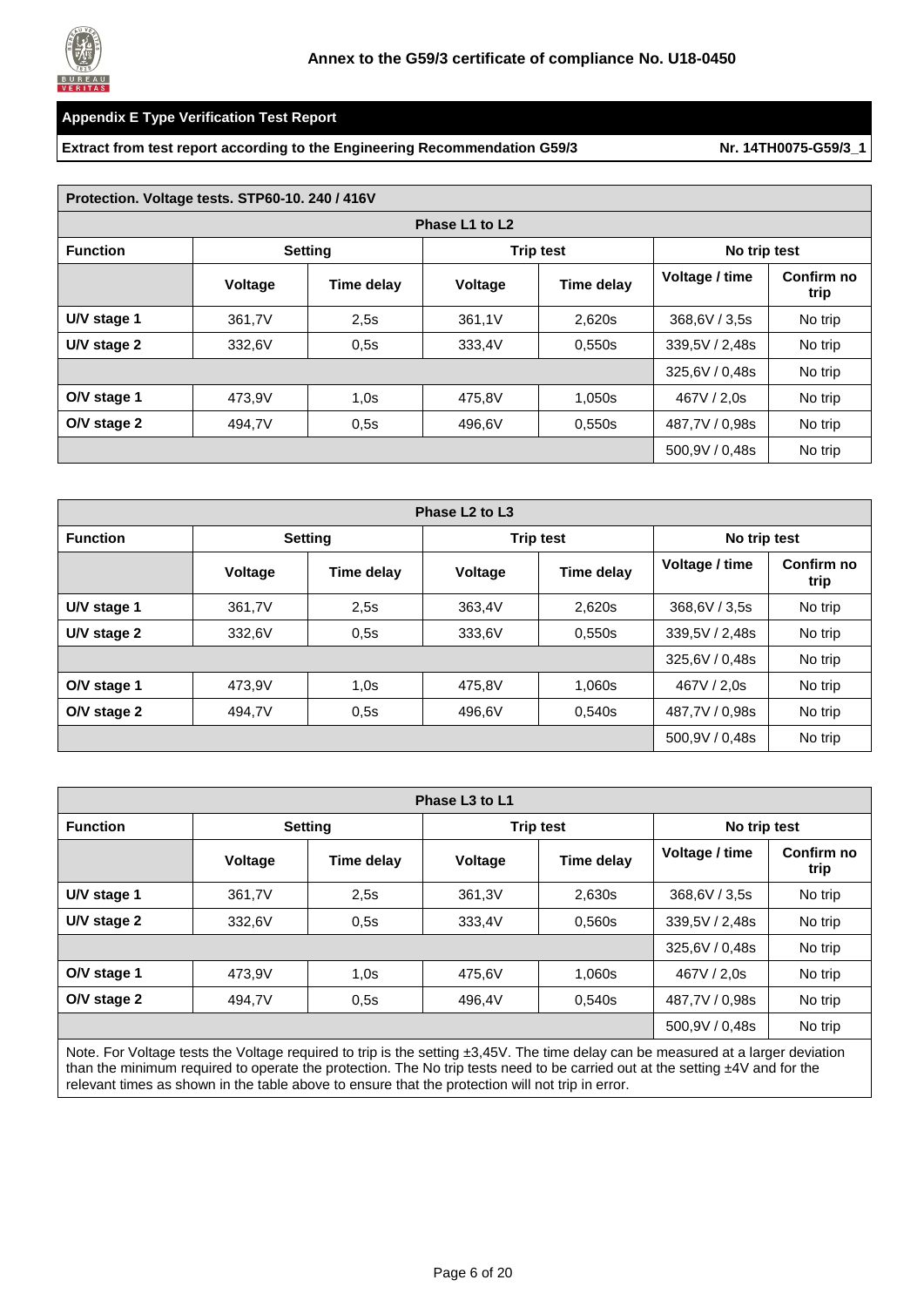

**Extract from test report according to the Engineering Recommendation G59/3 Nr. [14TH0075-G59/3\\_1](#page-0-1)** 

| Protection. Frequency tests. SHP75-10 / STPS60-10 |                  |                                                    |                  |            |                           |                    |  |
|---------------------------------------------------|------------------|----------------------------------------------------|------------------|------------|---------------------------|--------------------|--|
| <b>Function</b>                                   |                  | <b>Trip test</b><br><b>Setting</b><br>No trip test |                  |            |                           |                    |  |
|                                                   | <b>Frequency</b> | Time delay                                         | <b>Frequency</b> | Time delay | <b>Frequency/</b><br>time | Confirm no<br>trip |  |
| U/F stage 1                                       | 47,5Hz           | 20s                                                | 47.50Hz          | 20,04s     | 47.7Hz / 25s              | No trip            |  |
| U/F stage 2                                       | 47Hz             | 0.5s                                               | 47,00Hz          | 0,544s     | 47,2Hz / 19,98s           | No trip            |  |
|                                                   |                  |                                                    |                  |            | 46.8Hz / 0.48s            | No trip            |  |
| O/F stage 1                                       | 51,5Hz           | 90s                                                | 51,50Hz          | 90,00s     | $51.3$ Hz / 95s           | No trip            |  |
| O/F stage 2                                       | 52Hz             | 0,5s                                               | 52.00Hz          | 0,542s     | 51.8Hz / 89.98s           | No trip            |  |
|                                                   |                  |                                                    |                  |            | 52,2Hz / 0,48s            | No trip            |  |
|                                                   |                  |                                                    |                  |            |                           |                    |  |

Note. For Frequency Trip tests the Frequency required to trip is the setting ±0,1Hz. In order to measure the time delay a larger deviation than the minimum required to operate the projection can be used. The "No-trip tests" need to be carried out at the setting  $\pm 0$ , 2Hz and for the relevant times as shown in the table above to ensure that the protection will not trip in error.

| <b>Protection. Frequency tests. STP60-10</b> |                  |                |                  |                  |                    |                    |  |
|----------------------------------------------|------------------|----------------|------------------|------------------|--------------------|--------------------|--|
| <b>Function</b>                              |                  | <b>Setting</b> |                  | <b>Trip test</b> | No trip test       |                    |  |
|                                              | <b>Frequency</b> | Time delay     | <b>Frequency</b> | Time delay       | Frequency/<br>time | Confirm no<br>trip |  |
| U/F stage 1                                  | 47,5Hz           | 20s            | 47,49Hz          | 20,03s           | 47,7Hz / 25s       | No trip            |  |
| U/F stage 2                                  | 47Hz             | 0.5s           | 47,00Hz          | 0.55s            | 47,2Hz / 19,98s    | No trip            |  |
|                                              |                  |                |                  |                  | 46,8Hz / 0,48s     | No trip            |  |
| O/F stage 1                                  | 51,5Hz           | 90s            | 51,50Hz          | 90,00s           | $51.3$ Hz / 95s    | No trip            |  |
| O/F stage 2                                  | 52Hz             | 0.5s           | 52.00Hz          | 0,54             | 51.8Hz / 89.98s    | No trip            |  |
|                                              |                  |                |                  |                  | 52,2Hz / 0,48s     | No trip            |  |

Note. For Frequency Trip tests the Frequency required to trip is the setting ±0,1Hz. In order to measure the time delay a larger deviation than the minimum required to operate the projection can be used. The "No-trip tests" need to be carried out at the setting ±0,2Hz and for the relevant times as shown in the table above to ensure that the protection will not trip in error.

| <b>Protection. Loss of Mains.</b>            |                              |                               |                                |                              |                            |                                 |
|----------------------------------------------|------------------------------|-------------------------------|--------------------------------|------------------------------|----------------------------|---------------------------------|
| <b>BS EN 62116</b>                           |                              |                               |                                |                              |                            |                                 |
| <b>Balancing load on</b><br>islanded network | $33%$ of<br>-5% Q<br>Test 22 | 66% of<br>$-5\%$ Q<br>Test 12 | $100\%$ of<br>$-5%P$<br>Test 5 | $33%$ of<br>+5% Q<br>Test 31 | 66% of<br>+5% Q<br>Test 21 | $100\%$ of<br>$+5%P$<br>Test 10 |
| Trip time. Ph1<br>fuse removed               | 416ms                        | 396ms                         | 496ms                          | 426ms                        | 416ms                      | 644ms                           |
| Trip time. Ph2<br>fuse removed               | 416ms                        | 396ms                         | 496ms                          | 426ms                        | 416ms                      | 644ms                           |
| Trip time. Ph3<br>fuse removed               | 416ms                        | 396ms                         | 496ms                          | 426ms                        | 416ms                      | 644ms                           |

Note for technologies which have a substantial shut down time this can be added to the 0,5 seconds in establishing that the trip occurred in less than 0,5s. Maximum shut down time could therefore be up to 1,0 seconds for these technologies.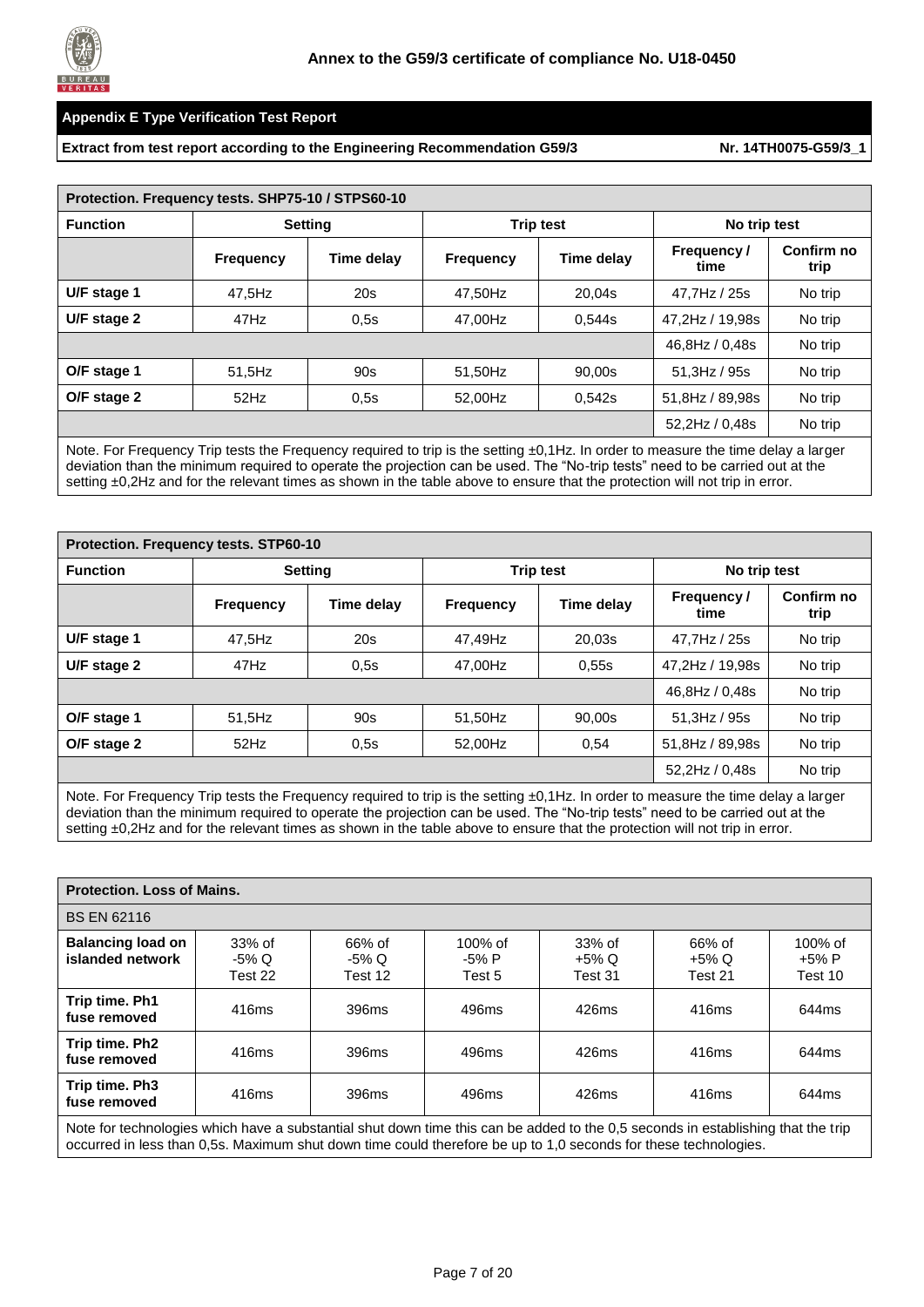

|                                                                                                                                                                                  | Protection, Re-connection timer, SHP75-10 / STPS60-10                                                        |                  |                 |                                                                                               |                 |  |  |
|----------------------------------------------------------------------------------------------------------------------------------------------------------------------------------|--------------------------------------------------------------------------------------------------------------|------------------|-----------------|-----------------------------------------------------------------------------------------------|-----------------|--|--|
| Test should prove that the reconnection sequence starts in no less than 20 seconds for restoration of voltage and frequency to<br>within the stage 1 settings of table 10.5.7.1. |                                                                                                              |                  |                 |                                                                                               |                 |  |  |
|                                                                                                                                                                                  |                                                                                                              | Voltage          |                 |                                                                                               |                 |  |  |
| <b>Time delay setting</b>                                                                                                                                                        |                                                                                                              |                  |                 | <b>Measured delay</b>                                                                         |                 |  |  |
| 20s                                                                                                                                                                              |                                                                                                              |                  |                 | 21,1s                                                                                         |                 |  |  |
|                                                                                                                                                                                  |                                                                                                              | <b>Frequency</b> |                 |                                                                                               |                 |  |  |
| Time delay setting<br><b>Measured delay</b>                                                                                                                                      |                                                                                                              |                  |                 |                                                                                               |                 |  |  |
| 20s<br>21,1s                                                                                                                                                                     |                                                                                                              |                  |                 |                                                                                               |                 |  |  |
|                                                                                                                                                                                  |                                                                                                              | 230/400V         |                 |                                                                                               |                 |  |  |
|                                                                                                                                                                                  | of table 1.                                                                                                  |                  |                 | Checks on no reconnection when voltage or frequency is brought to just outside stage 1 limits |                 |  |  |
|                                                                                                                                                                                  | At 266,2V                                                                                                    |                  | At 196,1V       | At 47,4Hz                                                                                     | At 51,6Hz       |  |  |
| <b>Confirmation that the</b><br>Generating Unit does not re-<br>connect.                                                                                                         | No reconnection                                                                                              |                  | No reconnection | No reconnection                                                                               | No reconnection |  |  |
| 240/416V                                                                                                                                                                         |                                                                                                              |                  |                 |                                                                                               |                 |  |  |
|                                                                                                                                                                                  | Checks on no reconnection when voltage or frequency is brought to just outside stage 1 limits<br>of table 1. |                  |                 |                                                                                               |                 |  |  |
|                                                                                                                                                                                  | At 277,7V                                                                                                    |                  | At 204,6V       | At 47,4Hz                                                                                     | At 51,6Hz       |  |  |
| <b>Confirmation that the</b><br>Generating Unit does not re-<br>connect.                                                                                                         | No reconnection                                                                                              | No reconnection  |                 | No reconnection                                                                               | No reconnection |  |  |
| Protection. Re-connection timer. STP60-10                                                                                                                                        |                                                                                                              |                  |                 |                                                                                               |                 |  |  |
| Test should prove that the reconnection sequence starts in no less than 20 seconds for restoration of voltage and frequency to<br>within the stage 1 settings of table 10.5.7.1. |                                                                                                              |                  |                 |                                                                                               |                 |  |  |
|                                                                                                                                                                                  |                                                                                                              | Voltage          |                 |                                                                                               |                 |  |  |
| Time delay setting                                                                                                                                                               |                                                                                                              |                  |                 | <b>Measured delay</b>                                                                         |                 |  |  |
| 20s                                                                                                                                                                              |                                                                                                              |                  |                 | 21,2s                                                                                         |                 |  |  |
|                                                                                                                                                                                  |                                                                                                              | <b>Frequency</b> |                 |                                                                                               |                 |  |  |
| <b>Time delay setting</b>                                                                                                                                                        |                                                                                                              |                  |                 | <b>Measured delay</b>                                                                         |                 |  |  |
| 20s                                                                                                                                                                              |                                                                                                              |                  |                 | 27,1s                                                                                         |                 |  |  |
|                                                                                                                                                                                  |                                                                                                              | 230/400V         |                 |                                                                                               |                 |  |  |
|                                                                                                                                                                                  | of table 1.                                                                                                  |                  |                 | Checks on no reconnection when voltage or frequency is brought to just outside stage 1 limits |                 |  |  |
|                                                                                                                                                                                  | At 266,2V                                                                                                    |                  | At 196,1V       | At 47,4Hz                                                                                     | At 51,6Hz       |  |  |
| <b>Confirmation that the</b><br><b>Generating Unit does not re-</b><br>connect.                                                                                                  | No reconnection                                                                                              |                  | No reconnection | No reconnection                                                                               | No reconnection |  |  |
|                                                                                                                                                                                  |                                                                                                              | 240/416V         |                 |                                                                                               |                 |  |  |
|                                                                                                                                                                                  | of table 1.                                                                                                  |                  |                 | Checks on no reconnection when voltage or frequency is brought to just outside stage 1 limits |                 |  |  |
|                                                                                                                                                                                  | At 277,7V                                                                                                    |                  | At 204,6V       | At 47,4Hz                                                                                     | At 51,6Hz       |  |  |
| <b>Confirmation that the</b><br>Generating Unit does not re-<br>connect.                                                                                                         | No reconnection                                                                                              |                  | No reconnection | No reconnection                                                                               | No reconnection |  |  |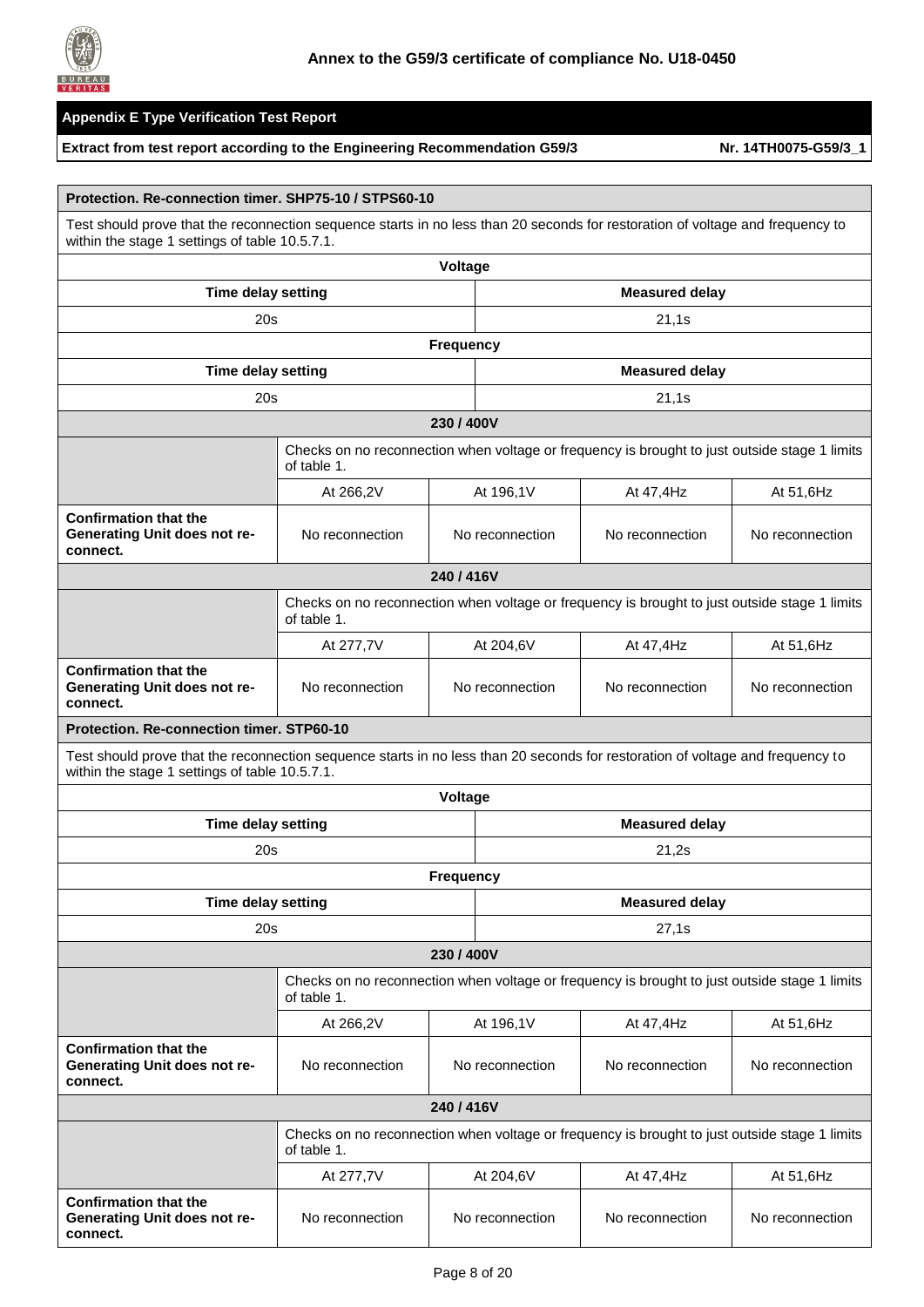

| Protection. Frequency change, Stability test. |                                  |                |                         |                 |  |  |  |
|-----------------------------------------------|----------------------------------|----------------|-------------------------|-----------------|--|--|--|
|                                               | <b>Start</b><br><b>Frequency</b> | Change         | End<br><b>Frequency</b> | Confirm no trip |  |  |  |
| <b>Positive Vector Shift</b>                  | 49.5Hz                           | +50 degrees    |                         | No trip         |  |  |  |
| <b>Negative Vector Shift</b>                  | $50.5$ Hz                        | - 50 degrees   |                         | No trip         |  |  |  |
| <b>Positive Frequency drift</b>               | 49.0Hz                           | $+0.95$ Hz/sec | 51.0Hz                  | No trip         |  |  |  |
| <b>Negative Frequency drift</b>               | 51.0Hz                           | $-0.95$ Hz/sec | 49,0Hz                  | No trip         |  |  |  |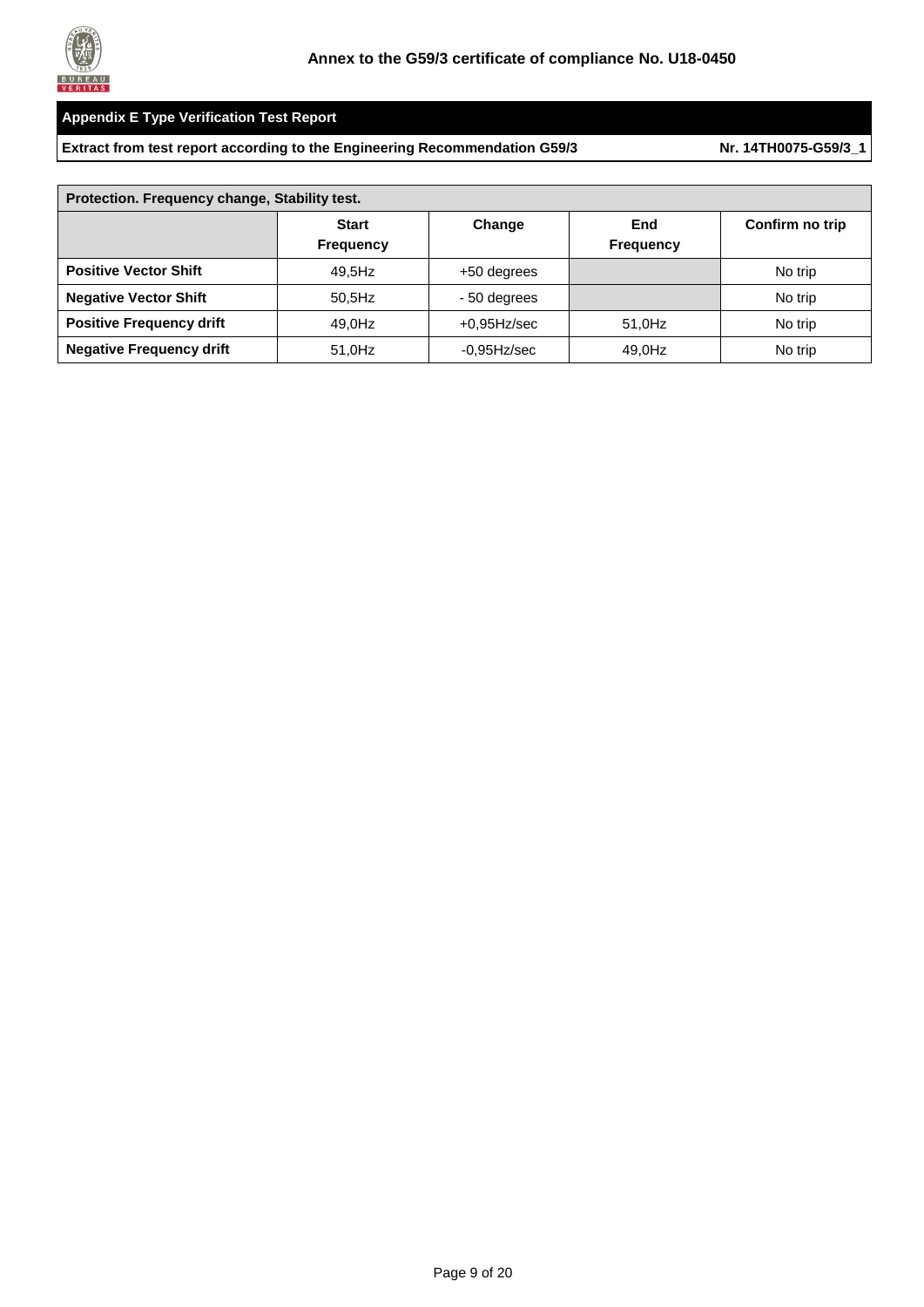

#### **Extract from test report according to the Engineering Recommendation G59/3 Nr. [14TH0075-G59/3\\_1](#page-0-1)**

٦

|                   | <b>Power Quality. Harmonics. SHP75-10</b>     |                                      |                                            |                                      |         |                               |
|-------------------|-----------------------------------------------|--------------------------------------|--------------------------------------------|--------------------------------------|---------|-------------------------------|
|                   |                                               |                                      | Phase 1                                    |                                      |         |                               |
|                   |                                               |                                      | Generating Unit tested to BS EN 61000-3-12 |                                      |         |                               |
|                   | <b>Generating Unit rating per phase (rpp)</b> |                                      |                                            |                                      |         |                               |
|                   |                                               | At 45-55% of rated ouput<br>12,44kW  |                                            | 100% of rated output<br>24,82kW      |         |                               |
| <b>Harmonic</b>   | <b>Measured Value</b><br>(MV) in Amps         | <b>Measured Value</b><br>(MV) in $%$ | <b>Measured Value</b><br>(MV) in Amps      | <b>Measured Value</b><br>(MV) in $%$ | 12 in % | <b>Limit in BS EN61000-3-</b> |
|                   |                                               |                                      |                                            |                                      | 1 phase | 3 phase                       |
| 2 <sub>nd</sub>   | 0,490                                         | 0,454                                | 0,515                                      | 0,477                                | 8%      | 8%                            |
| 3rd               | 0,285                                         | 0,265                                | 0,359                                      | 0,333                                | 21,6%   | N/A                           |
| 4th               | 0,146                                         | 0,135                                | 0,236                                      | 0,219                                | 4%      | 4%                            |
| 5th               | 0,120                                         | 0,111                                | 0,218                                      | 0,202                                | 10,7%   | 10,7%                         |
| 6th               | 0,095                                         | 0,088                                | 0,169                                      | 0,157                                | 2.67%   | 2,67%                         |
| 7th               | 0,106                                         | 0,099                                | 0,208                                      | 0.193                                | 7,2%    | 7,2%                          |
| 8th               | 0,084                                         | 0,078                                | 0,132                                      | 0.123                                | 2%      | 2%                            |
| 9th               | 0,132                                         | 0,123                                | 0,227                                      | 0,210                                | 3,8%    | N/A                           |
| 10th              | 0,034                                         | 0,032                                | 0,067                                      | 0,062                                | 1,6%    | 1,6%                          |
| 11th              | 0,154                                         | 0,142                                | 0,093                                      | 0,086                                | 3,1%    | 3,1%                          |
| 12th              | 0,032                                         | 0,029                                | 0,069                                      | 0,064                                | 1,33%   | 1,33%                         |
| 13 <sub>th</sub>  | 0,167                                         | 0.155                                | 0,127                                      | 0,118                                | 2%      | 2%                            |
| 14th              | 0,023                                         | 0,021                                | 0,035                                      | 0,032                                | N/A     | N/A                           |
| 15th              | 0,018                                         | 0,017                                | 0,037                                      | 0,034                                | N/A     | N/A                           |
| 16th              |                                               |                                      |                                            |                                      | N/A     | N/A                           |
| 17th              | 0.030<br>0,167                                | 0,027                                | 0,051                                      | 0,047                                | N/A     | N/A                           |
| 18th              |                                               | 0,154                                | 0,166                                      | 0,154                                | N/A     | N/A                           |
| 19 <sub>th</sub>  | 0,015                                         | 0,014                                | 0,026                                      | 0,024                                | N/A     | N/A                           |
|                   | 0,106                                         | 0,098                                | 0,111                                      | 0,103                                |         |                               |
| 20th              | 0,014                                         | 0,013                                | 0,023                                      | 0,022                                | N/A     | N/A                           |
| 21th              | 0,012                                         | 0,011                                | 0,021                                      | 0,020                                | N/A     | N/A                           |
| 22th              | 0,010                                         | 0,010                                | 0,019                                      | 0,017                                | N/A     | N/A                           |
| 23th              | 0,055                                         | 0,051                                | 0,090                                      | 0,083                                | N/A     | N/A                           |
| 24th              | 0,012                                         | 0,011                                | 0,022                                      | 0,021                                | N/A     | N/A                           |
| 25th              | 0,050                                         | 0,046                                | 0,076                                      | 0,071                                | N/A     | N/A                           |
| 26th              | 0,008                                         | 0,008                                | 0,015                                      | 0,014                                | N/A     | N/A                           |
| 27th              | 0,009                                         | 0,008                                | 0,017                                      | 0,016                                | N/A     | N/A                           |
| 28th              | 0,011                                         | 0,011                                | 0,019                                      | 0,017                                | N/A     | N/A                           |
| 29th              | 0,039                                         | 0,036                                | 0,060                                      | 0,056                                | N/A     | N/A                           |
| 30th              | 0,011                                         | 0,010                                | 0,018                                      | 0,017                                | N/A     | N/A                           |
| 31th              | 0,036                                         | 0,033                                | 0,047                                      | 0,044                                | N/A     | N/A                           |
| 32th              | 0,016                                         | 0,015                                | 0,023                                      | 0,022                                | N/A     | N/A                           |
| 33th              | 0,019                                         | 0,018                                | 0,035                                      | 0,032                                | N/A     | N/A                           |
| 34th              | 0,019                                         | 0,018                                | 0,034                                      | 0,032                                | N/A     | N/A                           |
| 35th              | 0,029                                         | 0,027                                | 0,040                                      | 0,037                                | N/A     | N/A                           |
| 36th              | 0,009                                         | 0,009                                | 0,020                                      | 0,018                                | N/A     | N/A                           |
| 37th              | 0,038                                         | 0,035                                | 0,059                                      | 0,055                                | N/A     | N/A                           |
| 38th              | 0,041                                         | 0,038                                | 0,061                                      | 0,056                                | N/A     | N/A                           |
| 39th              | 0,033                                         | 0,030                                | 0,054                                      | 0,050                                | N/A     | N/A                           |
| 40th              | 0,038                                         | 0,035                                | 0,062                                      | 0,058                                | N/A     | N/A                           |
| THD <sub>40</sub> |                                               | 1,33%                                |                                            | 0,81%                                | 23%     | 13%                           |
| <b>PWHD</b>       | 0,004%                                        |                                      |                                            | 0,001%                               | 23%     | 22%                           |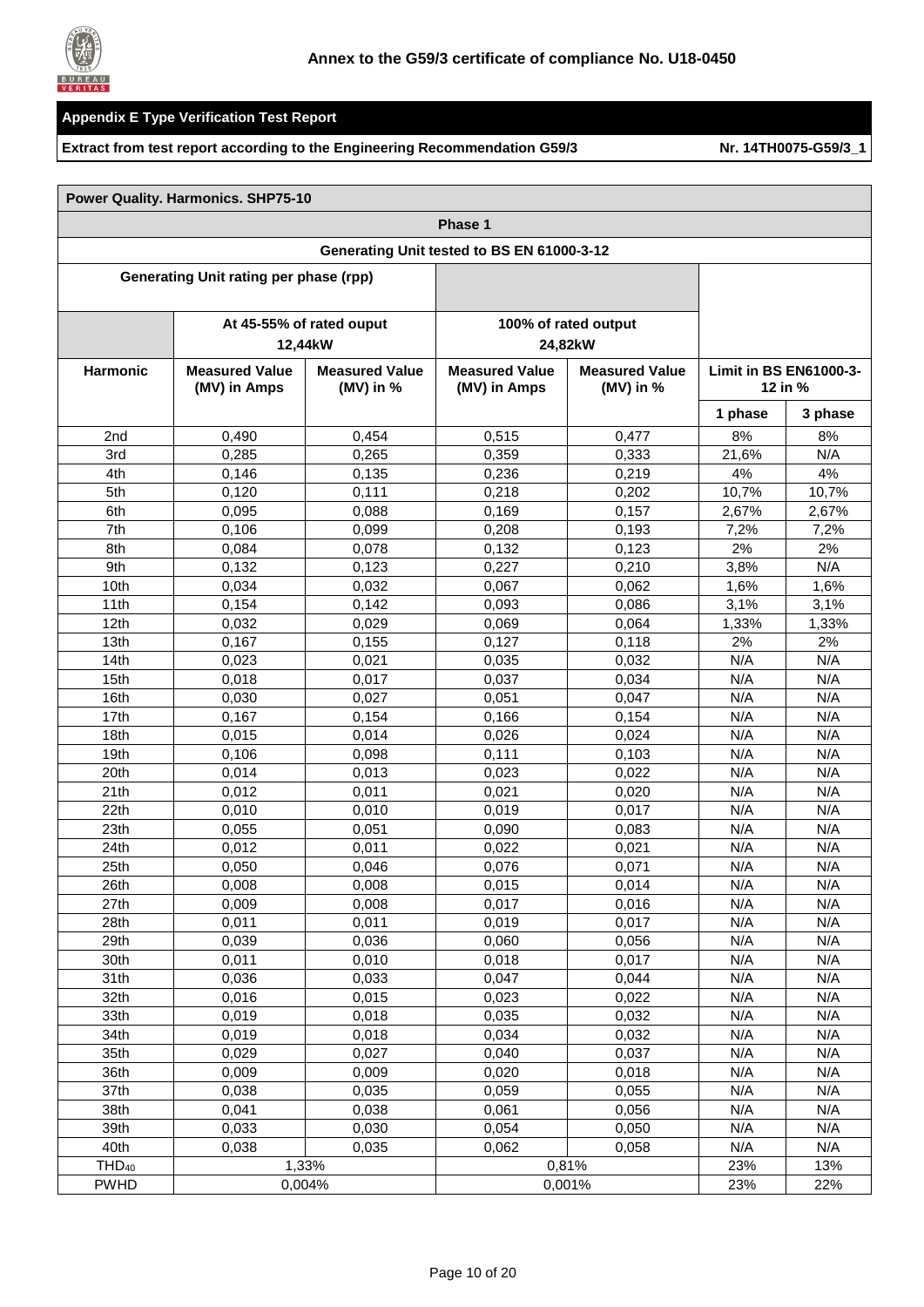

|                   |                                                |             | Phase 2                                    |                                 |                               |         |
|-------------------|------------------------------------------------|-------------|--------------------------------------------|---------------------------------|-------------------------------|---------|
|                   |                                                |             | Generating Unit tested to BS EN 61000-3-12 |                                 |                               |         |
|                   | <b>Generating Unit rating per phase (rpp)</b>  |             |                                            |                                 |                               |         |
|                   |                                                |             |                                            |                                 |                               |         |
|                   | At 45-55% of rated ouput<br>12,45kW            |             |                                            | 100% of rated output<br>24,84kW |                               |         |
| <b>Harmonic</b>   | <b>Measured Value</b><br><b>Measured Value</b> |             | <b>Measured Value</b>                      | <b>Measured Value</b>           | <b>Limit in BS EN61000-3-</b> |         |
|                   | (MV) in Amps                                   | (MV) in $%$ | (MV) in Amps                               | (MV) in $%$                     | 12 in $%$                     |         |
|                   |                                                |             |                                            |                                 | 1 phase                       | 3 phase |
| 2nd               | 0,532                                          | 0,493       | 0,671                                      | 0,622                           | 8%                            | 8%      |
| 3rd               | 0,228                                          | 0,211       | 0,225                                      | 0,208                           | 21,6%                         | N/A     |
| 4th               | 0,157                                          | 0,146       | 0,169                                      | 0,157                           | 4%                            | 4%      |
| 5th               | 0,061                                          | 0,057       | 0,092                                      | 0,085                           | 10,7%                         | 10,7%   |
| 6th               | 0,060                                          | 0,055       | 0,129                                      | 0,120                           | 2,67%                         | 2,67%   |
| 7th               | 0,061                                          | 0,056       | 0,111                                      | 0,103                           | 7,2%                          | 7,2%    |
| 8th               | 0,049                                          | 0,046       | 0,071                                      | 0,066                           | 2%                            | 2%      |
| 9th               | 0,107                                          | 0,099       | 0,165                                      | 0,153                           | 3,8%                          | N/A     |
| 10th              | 0,055                                          | 0,051       | 0,105                                      | 0,097                           | 1,6%                          | 1,6%    |
| 11th              | 0,159                                          | 0,147       | 0,151                                      | 0,140                           | 3,1%                          | 3,1%    |
| 12th              | 0,041                                          | 0,038       | 0,094                                      | 0,087                           | 1,33%                         | 1,33%   |
| 13th              | 0,177                                          | 0,164       | 0,155                                      | 0,143                           | 2%                            | 2%      |
| 14th              | 0,032                                          | 0,030       | 0,048                                      | 0,044                           | N/A                           | N/A     |
| 15th              | 0,024                                          | 0,022       | 0,038                                      | 0,035                           | N/A                           | N/A     |
| 16th              | 0,024                                          | 0,022       | 0,031                                      | 0,029                           | N/A                           | N/A     |
| 17th              | 0,177                                          | 0,164       | 0,174                                      | 0,161                           | N/A                           | N/A     |
| 18th              | 0,017                                          | 0,015       | 0,028                                      | 0,026                           | N/A                           | N/A     |
| 19th              | 0,119                                          | 0,110       | 0,120                                      | 0,111                           | N/A                           | N/A     |
| 20th              | 0,015                                          | 0,014       | 0,019                                      | 0,018                           | N/A                           | N/A     |
| 21th              | 0,011                                          | 0,010       | 0,017                                      | 0,016                           | N/A                           | N/A     |
| 22th              | 0,014                                          | 0,013       | 0,024                                      | 0,022                           | N/A                           | N/A     |
| 23th              | 0,054                                          | 0,050       | 0,090                                      | 0,084                           | N/A                           | N/A     |
| 24th              | 0,015                                          | 0,014       | 0,027                                      | 0,025                           | N/A                           | N/A     |
| 25th              | 0,050                                          | 0,047       | 0.077                                      | 0,071                           | N/A                           | N/A     |
| 26th              | 0,014                                          | 0,013       | 0,022                                      | 0,020                           | N/A                           | N/A     |
| 27th              | 0,012                                          | 0,011       | 0,020                                      | 0,018                           | N/A                           | N/A     |
| 28th              | 0.010                                          | 0,009       | 0,014                                      | 0,013                           | N/A                           | N/A     |
| 29th              | 0,040                                          | 0,037       | 0,060                                      | 0,055                           | N/A                           | N/A     |
| 30th              | 0,009                                          | 0,008       | 0,015                                      | 0,014                           | N/A                           | N/A     |
| 31th              | 0,037                                          | 0,034       | 0,051                                      | 0,047                           | N/A                           | N/A     |
| 32th              | 0,016                                          | 0,015       | 0,028                                      | 0,026                           | N/A                           | N/A     |
| 33th              | 0,028                                          | 0,026       | 0,048                                      | 0,045                           | N/A                           | N/A     |
| 34th              | 0,031                                          | 0,028       | 0,061                                      | 0,057                           | N/A                           | N/A     |
| 35th              | 0,040                                          | 0,037       | 0,060                                      | 0,056                           | N/A                           | N/A     |
| 36th              | 0,040                                          | 0,037       | 0,060                                      | 0,055                           | N/A                           | N/A     |
| 37th              | 0,030                                          | 0,027       | 0,044                                      | 0,041                           | N/A                           | N/A     |
| 38th              | 0,019                                          | 0,017       | 0,022                                      | 0,021                           | N/A                           | N/A     |
| 39th              | 0,018                                          | 0,017       | 0,030                                      | 0,027                           | N/A                           | N/A     |
| 40th              | 0,020                                          | 0,018       | 0,033                                      | 0,030                           | N/A                           | N/A     |
| THD <sub>40</sub> | 1,32%                                          |             |                                            | 0,81%                           | 23%                           | 13%     |
| <b>PWHD</b>       | 0,005%                                         |             |                                            | 0,001%                          | 23%                           | 22%     |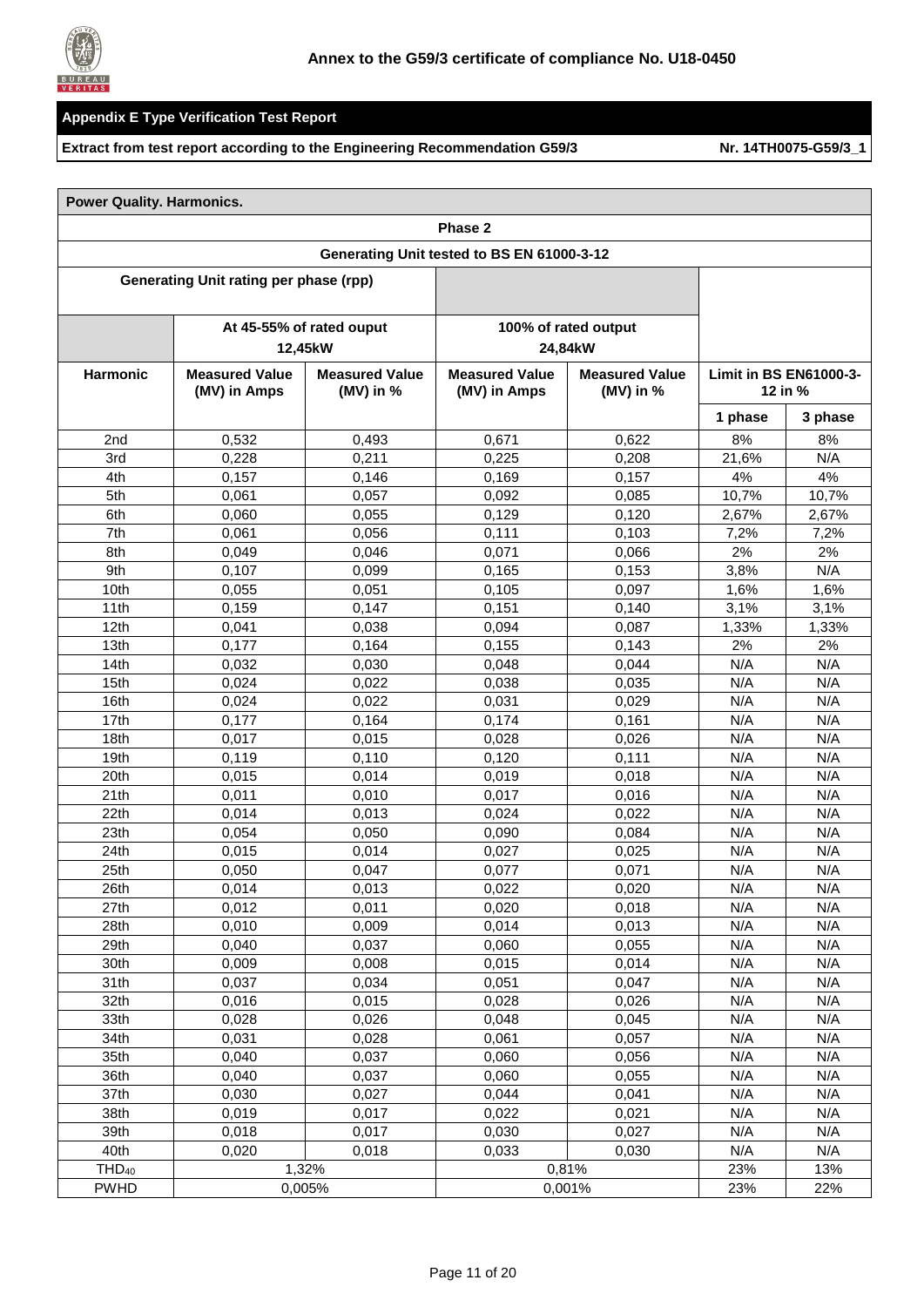

|  |  | <b>Power Quality. Harmonics.</b> |  |
|--|--|----------------------------------|--|
|--|--|----------------------------------|--|

|                   | Phase 3                                                                       |                                     |                                       |                                      |         |                                     |  |  |
|-------------------|-------------------------------------------------------------------------------|-------------------------------------|---------------------------------------|--------------------------------------|---------|-------------------------------------|--|--|
|                   | Generating Unit tested to BS EN 61000-3-12                                    |                                     |                                       |                                      |         |                                     |  |  |
|                   | Generating Unit rating per phase (rpp)                                        |                                     |                                       |                                      |         |                                     |  |  |
|                   |                                                                               |                                     |                                       | 100% of rated output                 |         |                                     |  |  |
|                   |                                                                               | At 45-55% of rated ouput<br>12,45kW |                                       | 24,84kW                              |         |                                     |  |  |
| <b>Harmonic</b>   | <b>Measured Value</b><br><b>Measured Value</b><br>(MV) in Amps<br>(MV) in $%$ |                                     | <b>Measured Value</b><br>(MV) in Amps | <b>Measured Value</b><br>(MV) in $%$ |         | Limit in BS EN61000-3-<br>12 in $%$ |  |  |
|                   |                                                                               |                                     |                                       |                                      | 1 phase | 3 phase                             |  |  |
| 2nd               | 0,259                                                                         | 0,240                               | 0,357                                 | 0,330                                | 8%      | 8%                                  |  |  |
| 3rd               | 0,211                                                                         | 0,195                               | 0,244                                 | 0,226                                | 21,6%   | N/A                                 |  |  |
| 4th               | 0,160                                                                         | 0,148                               | 0,237                                 | 0,220                                | 4%      | 4%                                  |  |  |
| 5th               | 0,089                                                                         | 0,083                               | 0,163                                 | 0,151                                | 10,7%   | 10,7%                               |  |  |
| 6th               | 0,067                                                                         | 0,062                               | 0,111                                 | 0,103                                | 2,67%   | 2,67%                               |  |  |
| 7th               | 0,069                                                                         | 0,064                               | 0,109                                 | 0,101                                | 7,2%    | 7,2%                                |  |  |
| 8th               | 0,064                                                                         | 0,059                               | 0,131                                 | 0,122                                | 2%      | 2%                                  |  |  |
| 9th               | 0,065                                                                         | 0,060                               | 0,161                                 | 0,150                                | 3,8%    | N/A                                 |  |  |
| 10th              | 0,046                                                                         | 0,042                               | 0,102                                 | 0,094                                | 1,6%    | 1,6%                                |  |  |
| 11th              | 0,155                                                                         | 0,144                               | 0,125                                 | 0,116                                | 3,1%    | 3,1%                                |  |  |
| 12th              | 0,040                                                                         | 0,037                               | 0,063                                 | 0,058                                | 1,33%   | 1,33%                               |  |  |
| 13th              | 0,171                                                                         | 0.159                               | 0,137                                 | 0,127                                | 2%      | 2%                                  |  |  |
| 14th              | 0,024                                                                         | 0,022                               | 0,037                                 | 0,035                                | N/A     | N/A                                 |  |  |
| 15th              | 0,019                                                                         | 0,018                               | 0,038                                 | 0,035                                | N/A     | N/A                                 |  |  |
| 16th              | 0,023                                                                         | 0,021                               | 0,037                                 | 0,034                                | N/A     | N/A                                 |  |  |
| 17th              | 0,176                                                                         | 0,163                               | 0,178                                 | 0,165                                | N/A     | N/A                                 |  |  |
| 18th              | 0,019                                                                         | 0,018                               | 0,034                                 | 0,032                                | N/A     | N/A                                 |  |  |
| 19th              | 0,106                                                                         | 0,098                               | 0,115                                 | 0,106                                | N/A     | N/A                                 |  |  |
| 20th              | 0,012                                                                         | 0,011                               | 0,019                                 | 0,017                                | N/A     | N/A                                 |  |  |
| 21th              | 0,011                                                                         | 0,010                               | 0,018                                 | 0,016                                | N/A     | N/A                                 |  |  |
| 22th              | 0,013                                                                         | 0,012                               | 0,021                                 | 0,020                                | N/A     | N/A                                 |  |  |
| 23th              | 0,057                                                                         | 0,053                               | 0,091                                 | 0.085                                | N/A     | N/A                                 |  |  |
| 24th              | 0,013                                                                         | 0,012                               | 0,021                                 | 0.019                                | N/A     | N/A                                 |  |  |
| 25th              | 0,049                                                                         | 0,046                               | 0,073                                 | 0,068                                | N/A     | N/A                                 |  |  |
| 26th              | 0,013                                                                         | 0,012                               | 0,021                                 | 0,020                                | N/A     | N/A                                 |  |  |
| 27th              | 0,011                                                                         | 0,010                               | 0,019                                 | 0,018                                | N/A     | N/A                                 |  |  |
| 28th              | 0,010                                                                         | 0,009                               | 0,015                                 | 0,014                                | N/A     | N/A                                 |  |  |
| 29th              | 0,039                                                                         | 0,036                               | 0,057                                 | 0,053                                | N/A     | N/A                                 |  |  |
| 30th              | 0,010                                                                         | 0,009                               | 0,015                                 | 0,014                                | N/A     | N/A                                 |  |  |
| 31th              | 0,034                                                                         | 0,032                               | 0,050                                 | 0,047                                | N/A     | N/A                                 |  |  |
| 32th              | 0,012                                                                         | 0,011                               | 0,022                                 | 0,020                                | N/A     | N/A                                 |  |  |
| 33th              | 0,026                                                                         | 0,024                               | 0,037                                 | 0,034                                | N/A     | N/A                                 |  |  |
| 34th              | 0,027                                                                         | 0,025                               | 0,045                                 | 0,042                                | N/A     | N/A                                 |  |  |
| 35th              | 0,039                                                                         | 0,036                               | 0,064                                 | 0,060                                | N/A     | N/A                                 |  |  |
| 36th              | 0,037                                                                         | 0,034                               | 0,063                                 | 0,058                                | N/A     | N/A                                 |  |  |
| 37th              | 0,032                                                                         | 0,030                               | 0,060                                 | 0,056                                | N/A     | N/A                                 |  |  |
| 38th              | 0,024                                                                         | 0,022                               | 0,043                                 | 0,040                                | N/A     | N/A                                 |  |  |
| 39th              | 0,018                                                                         | 0,017                               | 0,028                                 | 0,026                                | N/A     | N/A                                 |  |  |
| 40th              | 0,021                                                                         | 0,020                               | 0,033                                 | 0,031                                | N/A     | N/A                                 |  |  |
| THD <sub>40</sub> |                                                                               | 0,98%                               |                                       | 0.64%                                | 23%     | 13%                                 |  |  |
| <b>PWHD</b>       |                                                                               | 0,005%                              |                                       | 0,001%                               | 23%     | 22%                                 |  |  |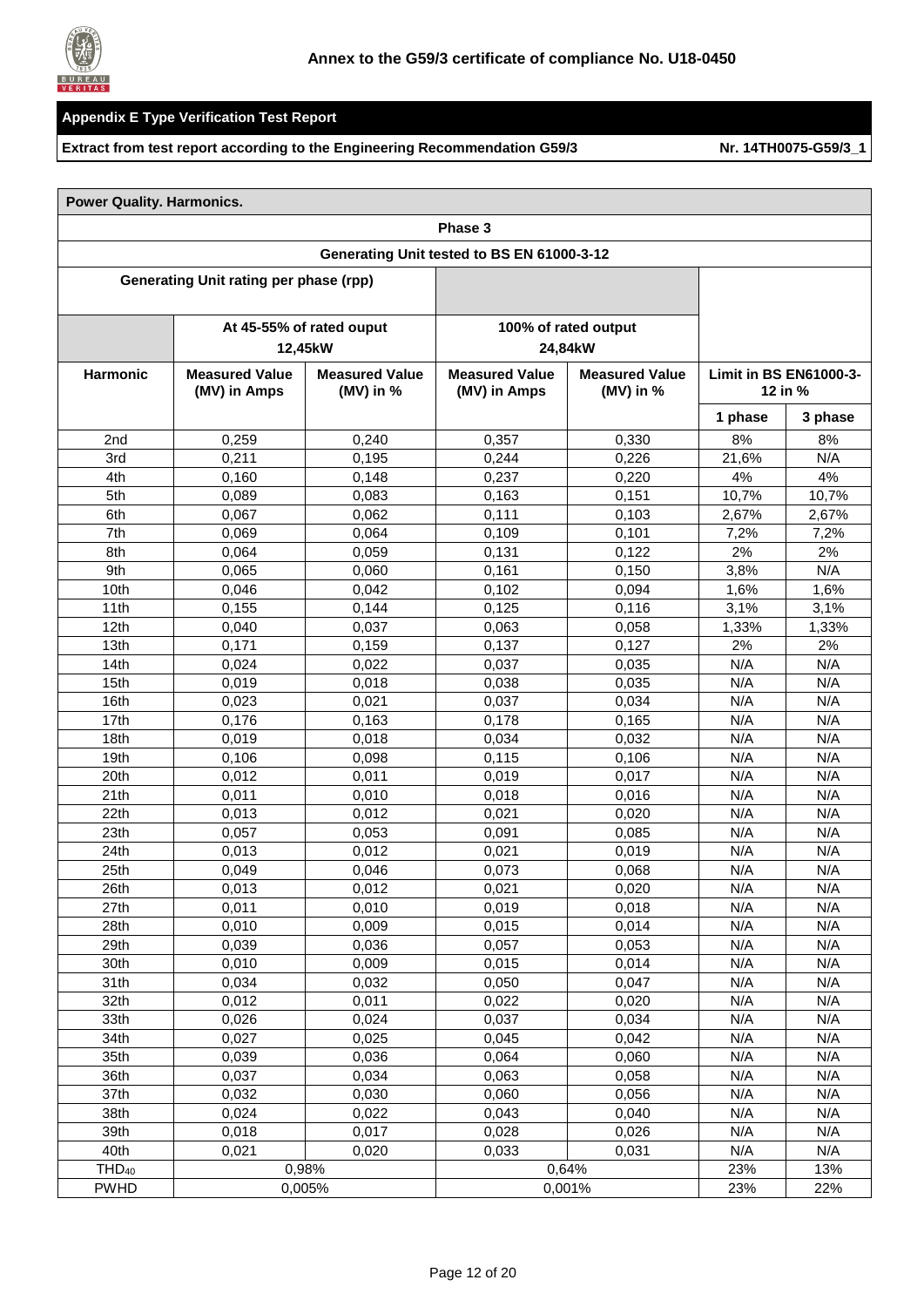

#### **Extract from test report according to the Engineering Recommendation G59/3 Nr. [14TH0075-G59/3\\_1](#page-0-1)**

┓

|                   | <b>Power Quality. Harmonics. STPS60-10</b> |                                      |                                       |                                      |                                   |         |  |  |
|-------------------|--------------------------------------------|--------------------------------------|---------------------------------------|--------------------------------------|-----------------------------------|---------|--|--|
|                   | Phase 1                                    |                                      |                                       |                                      |                                   |         |  |  |
|                   | Generating Unit tested to BS EN 61000-3-12 |                                      |                                       |                                      |                                   |         |  |  |
|                   | Generating Unit rating per phase (rpp)     |                                      |                                       |                                      |                                   |         |  |  |
|                   |                                            |                                      |                                       |                                      |                                   |         |  |  |
|                   |                                            | At 45-55% of rated ouput             |                                       | 100% of rated output                 |                                   |         |  |  |
|                   |                                            | 12,54kW                              |                                       | 24,68kW                              |                                   |         |  |  |
| <b>Harmonic</b>   | <b>Measured Value</b><br>(MV) in Amps      | <b>Measured Value</b><br>(MV) in $%$ | <b>Measured Value</b><br>(MV) in Amps | <b>Measured Value</b><br>(MV) in $%$ | Limit in BS EN61000-3-<br>12 in % |         |  |  |
|                   |                                            |                                      |                                       |                                      | 1 phase                           | 3 phase |  |  |
| 2nd               | 0,337                                      | 0,315                                | 0,112                                 | 0,105                                | 8%                                | 8%      |  |  |
| 3rd               | 0,212                                      | 0,198                                | 0,043                                 | 0,040                                | 21,6%                             | N/A     |  |  |
| 4th               | 0,128                                      | 0,120                                | 0,072                                 | 0,067                                | 4%                                | 4%      |  |  |
| 5th               | 0,156                                      | 0.146                                | 0,062                                 | 0,058                                | 10,7%                             | 10,7%   |  |  |
| 6th               | 0,092                                      | 0,086                                | 0,045                                 | 0,042                                | 2,67%                             | 2,67%   |  |  |
| 7th               | 0,098                                      | 0,091                                | 0,044                                 | 0,041                                | 7,2%                              | 7,2%    |  |  |
| 8th               | 0,032                                      | 0,030                                | 0,039                                 | 0,037                                | 2%                                | 2%      |  |  |
| 9th               | 0,041                                      | 0,039                                | 0,159                                 | 0,149                                | 3,8%                              | N/A     |  |  |
| 10th              | 0,061                                      | 0,057                                | 0,050                                 | 0,047                                | 1,6%                              | 1,6%    |  |  |
| 11th              | 0,162                                      | 0,152                                | 0,100                                 | 0,094                                | 3,1%                              | 3,1%    |  |  |
| 12th              | 0,026                                      | 0,024                                | 0,034                                 | 0,032                                | 1,33%                             | 1,33%   |  |  |
| 13th              | 0,157                                      | 0,147                                | 0,123                                 | 0,115                                | 2%                                | 2%      |  |  |
| 14th              | 0,027                                      | 0,025                                | 0,028                                 | 0,026                                | N/A                               | N/A     |  |  |
| 15th              | 0,029                                      | 0,027                                | 0,033                                 | 0,031                                | N/A                               | N/A     |  |  |
| 16th              | 0,029                                      | 0,028                                | 0,043                                 | 0,040                                | N/A                               | N/A     |  |  |
| 17th              | 0,182                                      | 0,170                                | 0,194                                 | 0,181                                | N/A                               | N/A     |  |  |
| 18th              | 0,014                                      | 0,013                                | 0,024                                 | 0,022                                | N/A                               | N/A     |  |  |
| 19 <sub>th</sub>  | 0,122                                      | 0,114                                | 0,131                                 | 0,122                                | N/A                               | N/A     |  |  |
| 20th              | 0,014                                      | 0,013                                | 0,021                                 | 0,019                                | N/A                               | N/A     |  |  |
| 21th              | 0,014                                      | 0,013                                | 0,022                                 | 0,020                                | N/A                               | N/A     |  |  |
| 22th              | 0,013                                      | 0,012                                | 0,013                                 | 0,012                                | N/A                               | N/A     |  |  |
| 23th              | 0,067                                      | 0,062                                | 0,107                                 | 0,100                                | N/A                               | N/A     |  |  |
| 24th              | 0,010                                      | 0,009                                | 0,014                                 | 0,013                                | N/A                               | N/A     |  |  |
| 25th              | 0,058                                      | 0,054                                | 0,088                                 | 0,083                                | N/A                               | N/A     |  |  |
| 26th              | 0,015                                      | 0,014                                | 0,013                                 | 0,012                                | N/A                               | N/A     |  |  |
| 27th              | 0,019                                      | 0,017                                | 0,024                                 | 0,023                                | N/A                               | N/A     |  |  |
| 28th              | 0,009                                      | 0,009                                | 0,013                                 | 0,012                                | N/A                               | N/A     |  |  |
| 29th              | 0,042                                      | 0,039                                | 0,066                                 | 0,062                                | N/A                               | N/A     |  |  |
| 30th              | 0,013                                      | 0,012                                | 0,013                                 | 0,012                                | N/A                               | N/A     |  |  |
| 31th              | 0,042                                      | 0,039                                | 0,054                                 | 0,050                                | N/A                               | N/A     |  |  |
| 32th              | 0,021                                      | 0,019                                | 0,022                                 | 0,021                                | N/A                               | N/A     |  |  |
| 33th              | 0,018                                      | 0,017                                | 0,037                                 | 0,035                                | N/A                               | N/A     |  |  |
| 34th              | 0,012                                      | 0,011                                | 0,036                                 | 0,033                                | N/A                               | N/A     |  |  |
| 35th              | 0,039                                      | 0,036                                | 0,043                                 | 0,040                                | N/A                               | N/A     |  |  |
| 36th              | 0,036                                      | 0,034                                | 0,017                                 | 0,016                                | N/A                               | N/A     |  |  |
| 37th              | 0,024                                      | 0,023                                | 0,060                                 | 0,057                                | N/A                               | N/A     |  |  |
| 38th              | 0,008                                      | 0,008                                | 0,067                                 | 0,063                                | N/A                               | N/A     |  |  |
| 39th              | 0,021                                      | 0,020                                | 0,055                                 | 0,051                                | N/A                               | N/A     |  |  |
| 40th              | 0,027                                      | 0,025                                | 0,065                                 | 0,061                                | N/A                               | N/A     |  |  |
| THD <sub>40</sub> |                                            | 1,079                                |                                       | 0,500                                |                                   |         |  |  |
| <b>PWHD</b>       |                                            | 0,005                                |                                       | 0,002                                |                                   |         |  |  |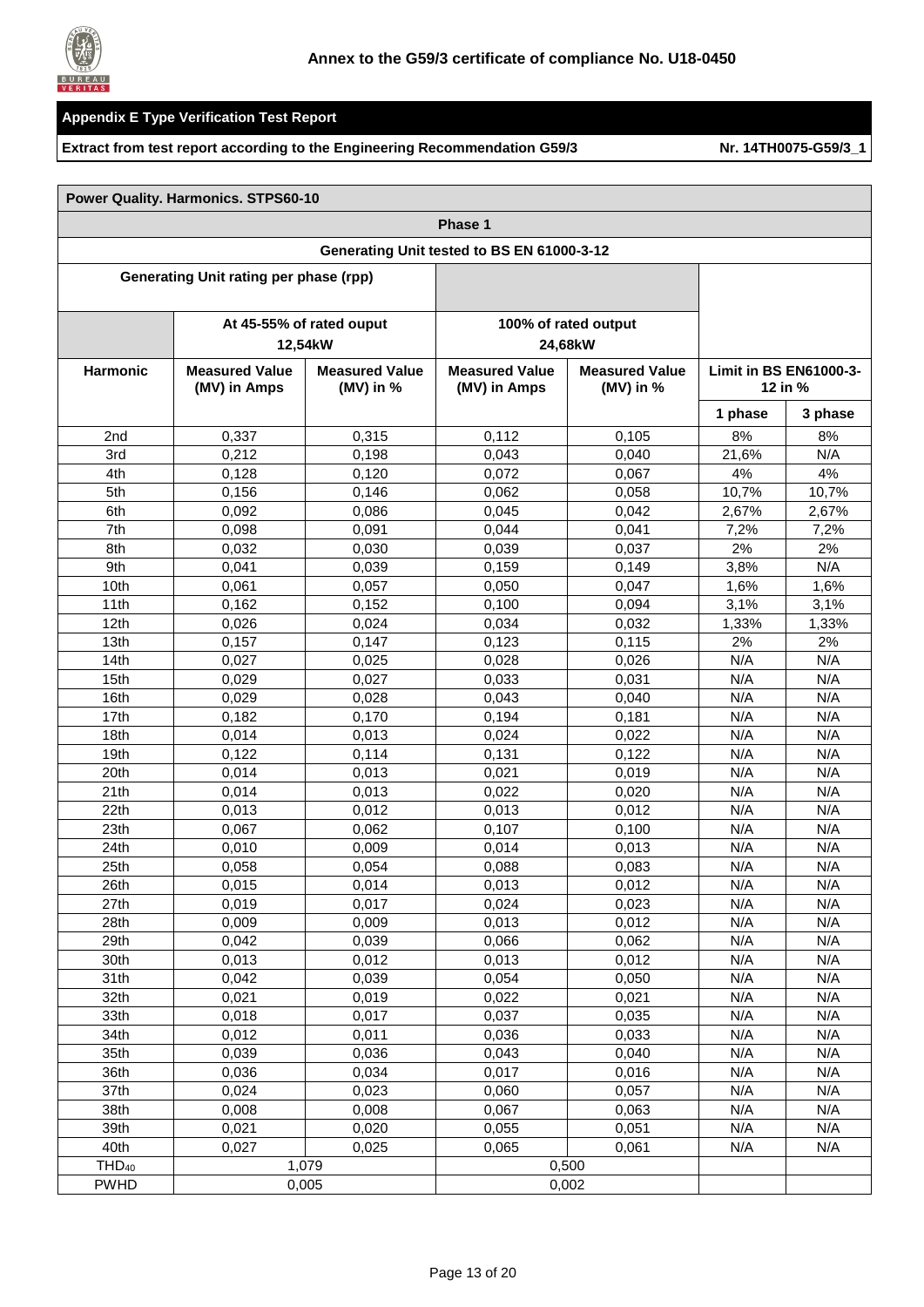

|  | <b>Power Quality. Harmonics.</b> |
|--|----------------------------------|
|  |                                  |

|                   | Phase 2                                                                       |                                       |                                            |                                 |                                          |         |  |
|-------------------|-------------------------------------------------------------------------------|---------------------------------------|--------------------------------------------|---------------------------------|------------------------------------------|---------|--|
|                   |                                                                               |                                       | Generating Unit tested to BS EN 61000-3-12 |                                 |                                          |         |  |
|                   | <b>Generating Unit rating per phase (rpp)</b>                                 |                                       |                                            |                                 |                                          |         |  |
|                   |                                                                               |                                       |                                            |                                 |                                          |         |  |
|                   |                                                                               | At 45-55% of rated ouput<br>12,53kW   |                                            | 100% of rated output<br>24,63kW |                                          |         |  |
| <b>Harmonic</b>   | <b>Measured Value</b><br><b>Measured Value</b><br>(MV) in Amps<br>(MV) in $%$ | <b>Measured Value</b><br>(MV) in Amps | <b>Measured Value</b><br>(MV) in $%$       |                                 | <b>Limit in BS EN61000-3-</b><br>12 in % |         |  |
|                   |                                                                               |                                       |                                            |                                 | 1 phase                                  | 3 phase |  |
| 2nd               | 0,303                                                                         | 0,283                                 | 0,293                                      | 0,274                           | 8%                                       | 8%      |  |
| 3rd               | 0,221                                                                         | 0,207                                 | 0,036                                      | 0,034                           | 21,6%                                    | N/A     |  |
| 4th               | 0,176                                                                         | 0,165                                 | 0,094                                      | 0,088                           | 4%                                       | 4%      |  |
| 5th               | 0,113                                                                         | 0,106                                 | 0,046                                      | 0,043                           | 10,7%                                    | 10,7%   |  |
| 6th               | 0,080                                                                         | 0,074                                 | 0,063                                      | 0,059                           | 2,67%                                    | 2,67%   |  |
| 7th               | 0.064                                                                         | 0,059                                 | 0,029                                      | 0,027                           | 7,2%                                     | 7,2%    |  |
| 8th               | 0,058                                                                         | 0,054                                 | 0,041                                      | 0,038                           | 2%                                       | 2%      |  |
| 9th               | 0,066                                                                         | 0,062                                 | 0,176                                      | 0,165                           | 3,8%                                     | N/A     |  |
| 10th              | 0,041                                                                         | 0,038                                 | 0,061                                      | 0,057                           | 1,6%                                     | 1,6%    |  |
| 11th              | 0,129                                                                         | 0,121                                 | 0,110                                      | 0,103                           | 3,1%                                     | 3,1%    |  |
| 12 <sub>th</sub>  | 0,066                                                                         | 0,062                                 | 0.038                                      | 0.036                           | 1,33%                                    | 1,33%   |  |
| 13 <sub>th</sub>  | 0,160                                                                         | 0,150                                 | 0,132                                      | 0,124                           | 2%                                       | 2%      |  |
| 14th              | 0,042                                                                         | 0,039                                 | 0,036                                      | 0.033                           | N/A                                      | N/A     |  |
| 15 <sub>th</sub>  | 0,043                                                                         | 0,040                                 | 0,032                                      | 0.030                           | N/A                                      | N/A     |  |
| 16th              | 0,023                                                                         | 0,021                                 | 0,028                                      | 0,027                           | N/A                                      | N/A     |  |
| 17th              | 0,196                                                                         | 0,183                                 | 0,217                                      | 0,203                           | N/A                                      | N/A     |  |
| 18th              | 0,019                                                                         | 0,017                                 | 0,022                                      | 0,021                           | N/A                                      | N/A     |  |
| 19 <sub>th</sub>  | 0,126                                                                         | 0,118                                 | 0,135                                      | 0,127                           | N/A                                      | N/A     |  |
| 20th              | 0,017                                                                         | 0,016                                 | 0,017                                      | 0,016                           | N/A                                      | N/A     |  |
| 21th              | 0,014                                                                         | 0,013                                 | 0,019                                      | 0,018                           | N/A                                      | N/A     |  |
| 22th              | 0,020                                                                         | 0,019                                 | 0,019                                      | 0,018                           | N/A                                      | N/A     |  |
| 23 <sub>th</sub>  | 0,066                                                                         | 0,062                                 | 0,107                                      | 0,100                           | N/A                                      | N/A     |  |
| 24th              | 0,022                                                                         | 0,021                                 | 0,017                                      | 0,016                           | N/A                                      | N/A     |  |
| 25th              | 0,060                                                                         | 0,056                                 | 0,083                                      | 0,078                           | N/A                                      | N/A     |  |
| 26th              | 0,013                                                                         | 0,012                                 | 0,011                                      | 0,011                           | N/A                                      | N/A     |  |
| 27th              | 0,017                                                                         | 0,016                                 | 0,024                                      | 0,022                           | N/A                                      | N/A     |  |
| 28th              | 0,010                                                                         | 0,009                                 | 0,013                                      | 0,012                           | N/A                                      | N/A     |  |
| 29th              | 0,043                                                                         | 0,040                                 | 0,064                                      | 0,060                           | N/A                                      | N/A     |  |
| 30th              | 0,012                                                                         | 0,012                                 | 0,013                                      | 0,012                           | N/A                                      | N/A     |  |
| 31th              | 0,043                                                                         | 0,041                                 | 0,053                                      | 0,049                           | N/A                                      | N/A     |  |
| 32th              | 0,029                                                                         | 0,027                                 | 0,031                                      | 0,029                           | N/A                                      | N/A     |  |
| 33th              | 0,037                                                                         | 0,035                                 | 0,050                                      | 0,046                           | N/A                                      | N/A     |  |
| 34th              | 0,043                                                                         | 0,040                                 | 0,064                                      | 0,060                           | N/A                                      | N/A     |  |
| 35th              | 0,031                                                                         | 0,029                                 | 0,065                                      | 0,061                           | N/A                                      | N/A     |  |
| 36th              | 0,024                                                                         | 0,022                                 | 0,066                                      | 0,061                           | N/A                                      | N/A     |  |
| 37th              | 0,029                                                                         | 0,028                                 | 0,046                                      | 0,043                           | N/A                                      | N/A     |  |
| 38th              | 0,021                                                                         | 0,019                                 | 0,027                                      | 0,025                           | N/A                                      | N/A     |  |
| 39th              | 0,017                                                                         | 0,016                                 | 0,033                                      | 0,031                           | N/A                                      | N/A     |  |
| 40th              | 0,015                                                                         | 0,014                                 | 0,034                                      | 0,032                           | N/A                                      | N/A     |  |
| THD <sub>40</sub> |                                                                               | 1,056                                 |                                            | 0,502                           |                                          |         |  |
| <b>PWHD</b>       |                                                                               | 0,006                                 |                                            | 0,002                           |                                          |         |  |
|                   |                                                                               |                                       |                                            |                                 |                                          |         |  |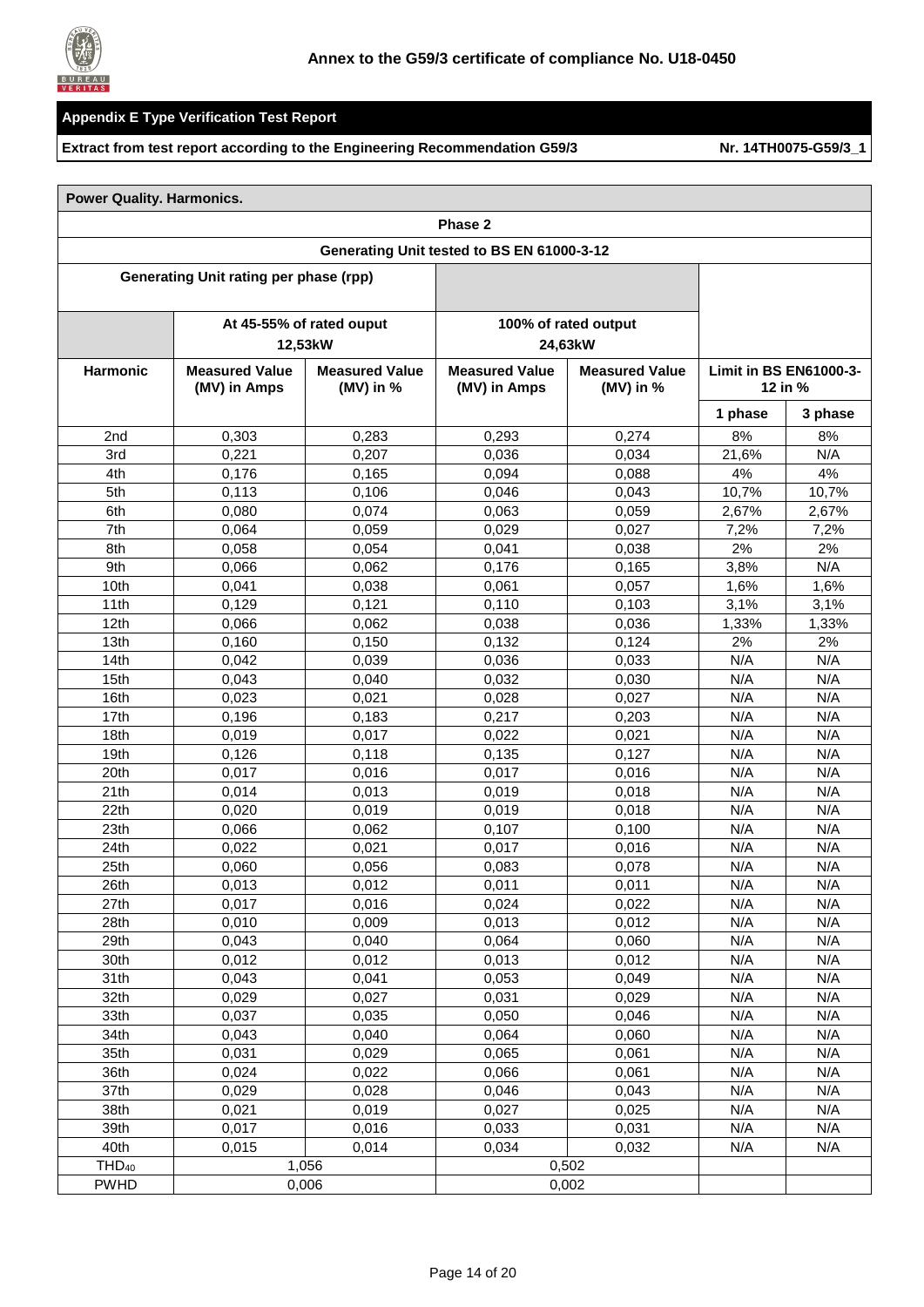

|  | <b>Power Quality. Harmonics.</b> |
|--|----------------------------------|
|  |                                  |

| Phase 3           |                                                                               |                                       |                                            |                                          |         |         |
|-------------------|-------------------------------------------------------------------------------|---------------------------------------|--------------------------------------------|------------------------------------------|---------|---------|
|                   |                                                                               |                                       | Generating Unit tested to BS EN 61000-3-12 |                                          |         |         |
|                   | <b>Generating Unit rating per phase (rpp)</b>                                 |                                       |                                            |                                          |         |         |
|                   |                                                                               |                                       |                                            |                                          |         |         |
|                   |                                                                               | At 45-55% of rated ouput<br>12,53kW   |                                            | 100% of rated output<br>24,63kW          |         |         |
| <b>Harmonic</b>   | <b>Measured Value</b><br><b>Measured Value</b><br>(MV) in Amps<br>(MV) in $%$ | <b>Measured Value</b><br>(MV) in Amps | <b>Measured Value</b><br>(MV) in $%$       | <b>Limit in BS EN61000-3-</b><br>12 in % |         |         |
|                   |                                                                               |                                       |                                            |                                          | 1 phase | 3 phase |
| 2nd               | 0,160                                                                         | 0,149                                 | 0,195                                      | 0,183                                    | 8%      | 8%      |
| 3rd               | 0,204                                                                         | 0,191                                 | 0,034                                      | 0,032                                    | 21,6%   | N/A     |
| 4th               | 0,155                                                                         | 0,145                                 | 0,072                                      | 0,067                                    | 4%      | 4%      |
| 5th               | 0,121                                                                         | 0,113                                 | 0,032                                      | 0,030                                    | 10,7%   | 10,7%   |
| 6th               | 0,086                                                                         | 0,080                                 | 0,057                                      | 0,053                                    | 2,67%   | 2,67%   |
| 7th               | 0,072                                                                         | 0,067                                 | 0,034                                      | 0,032                                    | 7,2%    | 7,2%    |
| 8th               | 0,050                                                                         | 0,046                                 | 0,038                                      | 0,036                                    | 2%      | 2%      |
| 9th               | 0,058                                                                         | 0,054                                 | 0,046                                      | 0,043                                    | 3,8%    | N/A     |
| 10th              | 0,050                                                                         | 0,047                                 | 0,058                                      | 0,054                                    | 1,6%    | 1,6%    |
| 11th              | 0,138                                                                         | 0,129                                 | 0,093                                      | 0,087                                    | 3,1%    | 3,1%    |
| 12 <sub>th</sub>  | 0,056                                                                         | 0,052                                 | 0,039                                      | 0.036                                    | 1,33%   | 1,33%   |
| 13 <sub>th</sub>  | 0,168                                                                         | 0,157                                 | 0,132                                      | 0,124                                    | 2%      | 2%      |
| 14th              | 0,034                                                                         | 0,031                                 | 0,026                                      | 0,024                                    | N/A     | N/A     |
| 15 <sub>th</sub>  | 0,037                                                                         | 0,035                                 | 0,027                                      | 0,025                                    | N/A     | N/A     |
| 16th              | 0,023                                                                         | 0,021                                 | 0.033                                      | 0,031                                    | N/A     | N/A     |
| 17th              | 0,194                                                                         | 0,182                                 | 0,216                                      | 0,202                                    | N/A     | N/A     |
| 18th              | 0,021                                                                         | 0,019                                 | 0,032                                      | 0.030                                    | N/A     | N/A     |
| 19 <sub>th</sub>  | 0,123                                                                         | 0,115                                 | 0,139                                      | 0,130                                    | N/A     | N/A     |
| 20th              | 0,016                                                                         | 0,015                                 | 0,015                                      | 0,014                                    | N/A     | N/A     |
| 21th              | 0,015                                                                         | 0,014                                 | 0,017                                      | 0,016                                    | N/A     | N/A     |
| 22th              | 0,018                                                                         | 0,017                                 | 0,019                                      | 0,018                                    | N/A     | N/A     |
| 23 <sub>th</sub>  | 0,072                                                                         | 0,068                                 | 0,113                                      | 0,105                                    | N/A     | N/A     |
| 24th              | 0,020                                                                         | 0,018                                 | 0,016                                      | 0,015                                    | N/A     | N/A     |
| 25th              | 0,057                                                                         | 0,053                                 | 0,082                                      | 0,077                                    | N/A     | N/A     |
| 26th              | 0,014                                                                         | 0,013                                 | 0,012                                      | 0,011                                    | N/A     | N/A     |
| 27th              | 0,017                                                                         | 0,016                                 | 0,022                                      | 0,021                                    | N/A     | N/A     |
| 28th              | 0,010                                                                         | 0,010                                 | 0,013                                      | 0,012                                    | N/A     | N/A     |
| 29th              | 0,044                                                                         | 0,041                                 | 0,066                                      | 0,062                                    | N/A     | N/A     |
| 30th              | 0,015                                                                         | 0,014                                 | 0,013                                      | 0,012                                    | N/A     | N/A     |
| 31th              | 0,043                                                                         | 0,040                                 | 0,055                                      | 0,051                                    | N/A     | N/A     |
| 32th              | 0,026                                                                         | 0,024                                 | 0,024                                      | 0,022                                    | N/A     | N/A     |
| 33th              | 0,033                                                                         | 0,031                                 | 0,039                                      | 0,037                                    | N/A     | N/A     |
| 34th              | 0,040                                                                         | 0,037                                 | 0,048                                      | 0,045                                    | N/A     | N/A     |
| 35th              | 0,036                                                                         | 0,034                                 | 0,065                                      | 0,061                                    | N/A     | N/A     |
| 36th              | 0,029                                                                         | 0,027                                 | 0,065                                      | 0,061                                    | N/A     | N/A     |
| 37th              | 0,030                                                                         | 0,028                                 | 0,060                                      | 0,056                                    | N/A     | N/A     |
| 38th              | 0,022                                                                         | 0,020                                 | 0,044                                      | 0,042                                    | N/A     | N/A     |
| 39th              | 0,017                                                                         | 0,016                                 | 0,027                                      | 0,025                                    | N/A     | N/A     |
| 40th              | 0,017                                                                         | 0,016                                 | 0,036                                      | 0,033                                    | N/A     | N/A     |
| THD <sub>40</sub> |                                                                               | 0,928                                 |                                            | 0,422                                    |         |         |
| <b>PWHD</b>       |                                                                               | 0,006                                 |                                            | 0,002                                    |         |         |
|                   |                                                                               |                                       |                                            |                                          |         |         |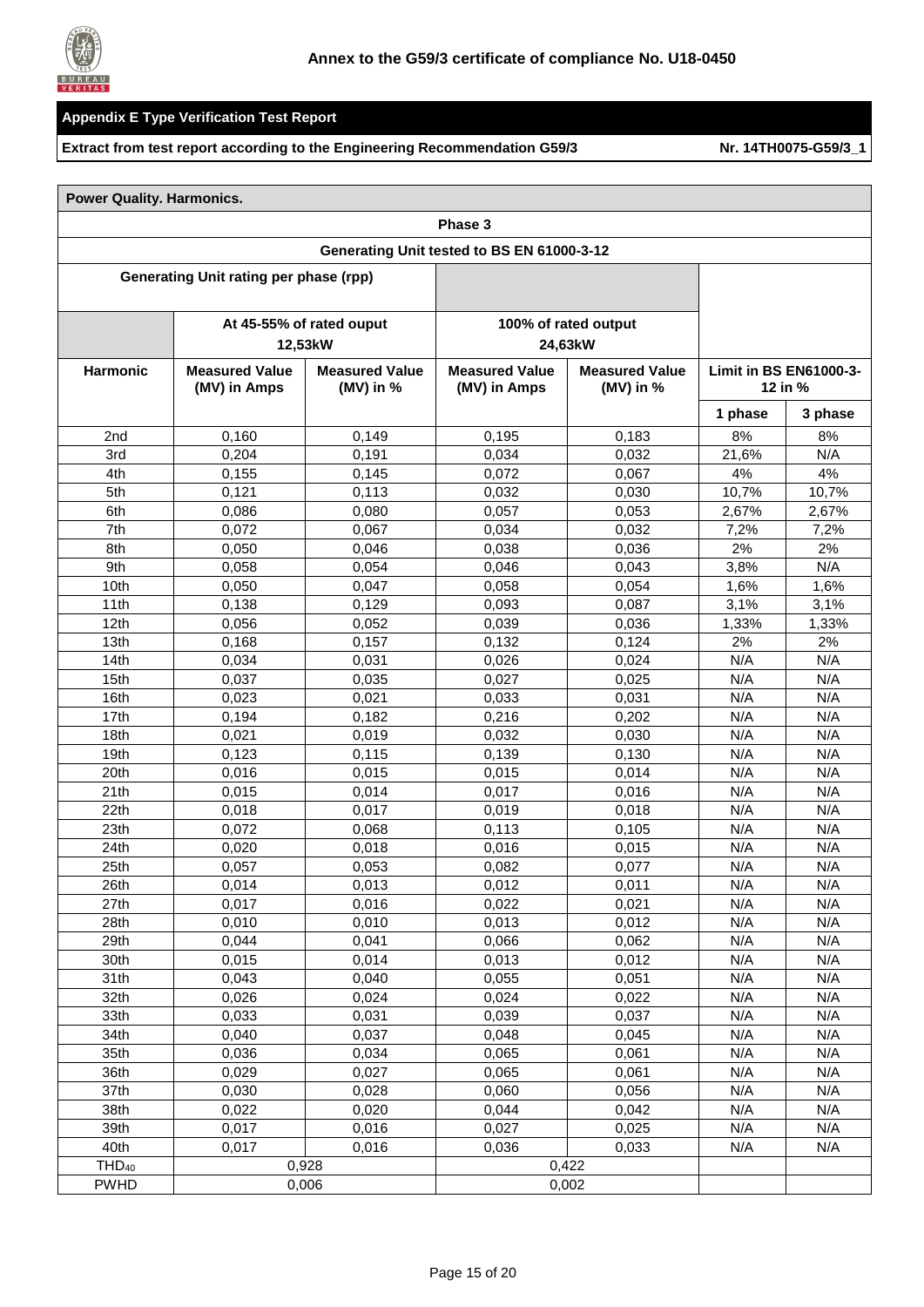

|                   | <b>Power Quality. Harmonics. STP60-10</b>  |                                      |                                       |                                    |                                          |         |  |  |
|-------------------|--------------------------------------------|--------------------------------------|---------------------------------------|------------------------------------|------------------------------------------|---------|--|--|
|                   | Phase 1                                    |                                      |                                       |                                    |                                          |         |  |  |
|                   | Generating Unit tested to BS EN 61000-3-12 |                                      |                                       |                                    |                                          |         |  |  |
|                   | Generating Unit rating per phase (rpp)     |                                      |                                       |                                    |                                          |         |  |  |
|                   |                                            |                                      |                                       |                                    |                                          |         |  |  |
|                   |                                            | At 45-55% of rated ouput             |                                       | 100% of rated output               |                                          |         |  |  |
|                   |                                            | 10,04kW                              |                                       | 19,90kW                            |                                          |         |  |  |
| <b>Harmonic</b>   | <b>Measured Value</b><br>(MV) in Amps      | <b>Measured Value</b><br>(MV) in $%$ | <b>Measured Value</b><br>(MV) in Amps | <b>Measured Value</b><br>(MV) in % | <b>Limit in BS EN61000-3-</b><br>12 in % |         |  |  |
|                   |                                            |                                      |                                       |                                    | 1 phase                                  | 3 phase |  |  |
| 2 <sub>nd</sub>   | 0,171                                      | 0,199                                | 0,242                                 | 0,281                              | 8%                                       | 8%      |  |  |
| 3rd               | 0,193                                      | 0,223                                | 0,084                                 | 0,097                              | 21,6%                                    | N/A     |  |  |
| 4th               | 0,070                                      | 0,081                                | 0,053                                 | 0,062                              | 4%                                       | 4%      |  |  |
| 5th               | 0,155                                      | 0,180                                | 0,049                                 | 0,057                              | 10,7%                                    | 10,7%   |  |  |
| 6th               | 0,040                                      | 0,047                                | 0,033                                 | 0.039                              | 2,67%                                    | 2,67%   |  |  |
| 7th               | 0,049                                      | 0,057                                | 0,052                                 | 0,060                              | 7,2%                                     | 7,2%    |  |  |
| 8th               | 0.030                                      | 0,035                                | 0,025                                 | 0,028                              | 2%                                       | 2%      |  |  |
| 9th               | 0,053                                      | 0,061                                | 0,031                                 | 0.036                              | 3,8%                                     | N/A     |  |  |
| 10th              | 0,028                                      | 0.033                                | 0,025                                 | 0,029                              | 1,6%                                     | 1,6%    |  |  |
| 11th              | 0.098                                      | 0,113                                | 0.159                                 | 0,185                              | 3,1%                                     | 3,1%    |  |  |
| 12 <sub>th</sub>  | 0,024                                      | 0,027                                | 0,019                                 | 0,022                              | 1,33%                                    | 1,33%   |  |  |
| 13 <sub>th</sub>  | 0,101                                      | 0,118                                | 0,166                                 | 0,192                              | 2%                                       | 2%      |  |  |
| 14th              | 0,014                                      | 0,016                                | 0,014                                 | 0,017                              | N/A                                      | N/A     |  |  |
| 15th              | 0,013                                      | 0,016                                | 0,012                                 | 0,014                              | N/A                                      | N/A     |  |  |
| 16th              | 0,013                                      | 0,015                                | 0,013                                 | 0,015                              | N/A                                      | N/A     |  |  |
| 17th              | 0,127                                      | 0,147                                | 0,155                                 | 0,179                              | N/A                                      | N/A     |  |  |
| 18th              | 0,008                                      | 0,009                                | 0,009                                 | 0,011                              | N/A                                      | N/A     |  |  |
| 19 <sub>th</sub>  | 0,097                                      | 0,112                                | 0,113                                 | 0,131                              | N/A                                      | N/A     |  |  |
| 20th              | 0,007                                      | 0,008                                | 0,009                                 | 0,011                              | N/A                                      | N/A     |  |  |
| 21th              | 0,009                                      | 0,011                                | 0,010                                 | 0,012                              | N/A                                      | N/A     |  |  |
| 22th              | 0,006                                      | 0,007                                | 0,008                                 | 0,009                              | N/A                                      | N/A     |  |  |
| 23 <sub>th</sub>  | 0.074                                      | 0,086                                | 0,062                                 | 0,072                              | N/A                                      | N/A     |  |  |
| 24th              | 0,008                                      | 0,010                                | 0,010                                 | 0,011                              | N/A                                      | N/A     |  |  |
| 25th              | 0,073                                      | 0,084                                | 0,064                                 | 0.074                              | N/A                                      | N/A     |  |  |
| 26th              | 0,008                                      | 0,009                                | 0,009                                 | 0,010                              | N/A                                      | N/A     |  |  |
| 27th              | 0,033                                      | 0,039                                | 0,033                                 | 0,039                              | N/A                                      | N/A     |  |  |
| 28th              | 0,006                                      | 0,007                                | 0,007                                 | 0,008                              | N/A                                      | N/A     |  |  |
| 29th              | 0,041                                      | 0,048                                | 0,037                                 | 0,043                              | N/A                                      | N/A     |  |  |
| 30th              | 0,006                                      | 0,007                                | 0,006                                 | 0,007                              | N/A                                      | N/A     |  |  |
| 31th              | 0,034                                      | 0,040                                | 0,032                                 | 0,037                              | N/A                                      | N/A     |  |  |
| 32th              | 0,007                                      | 0,008                                | 0,006                                 | 0,007                              | N/A                                      | N/A     |  |  |
| 33th              | 0,008                                      | 0,009                                | 0,006                                 | 0,007                              | N/A                                      | N/A     |  |  |
| 34th              | 0,006                                      | 0,007                                | 0,005                                 | 0,006                              | N/A                                      | N/A     |  |  |
| 35th              | 0,019                                      | 0,022                                | 0,014                                 | 0,017                              | N/A                                      | N/A     |  |  |
| 36th              | 0,016                                      | 0,019                                | 0,012                                 | 0,014                              | N/A                                      | N/A     |  |  |
| 37th              | 0,015                                      | 0,018                                | 0,011                                 | 0,013                              | N/A                                      | N/A     |  |  |
| 38th              | 0,013                                      | 0,015                                | 0,010                                 | 0,011                              | N/A                                      | N/A     |  |  |
| 39th              | 0,007                                      | 0,008                                | 0,005                                 | 0,006                              | N/A                                      | N/A     |  |  |
| 40th              | 0,008                                      | 0,009                                | 0,005                                 | 0,006                              | N/A                                      | N/A     |  |  |
| THD <sub>40</sub> |                                            | 0,47%                                |                                       | 0,98%                              | 23%                                      | 13%     |  |  |
| <b>PWHD</b>       |                                            | 0,0012%                              |                                       | 0,0062%                            | 23%                                      | 22%     |  |  |
|                   |                                            |                                      |                                       |                                    |                                          |         |  |  |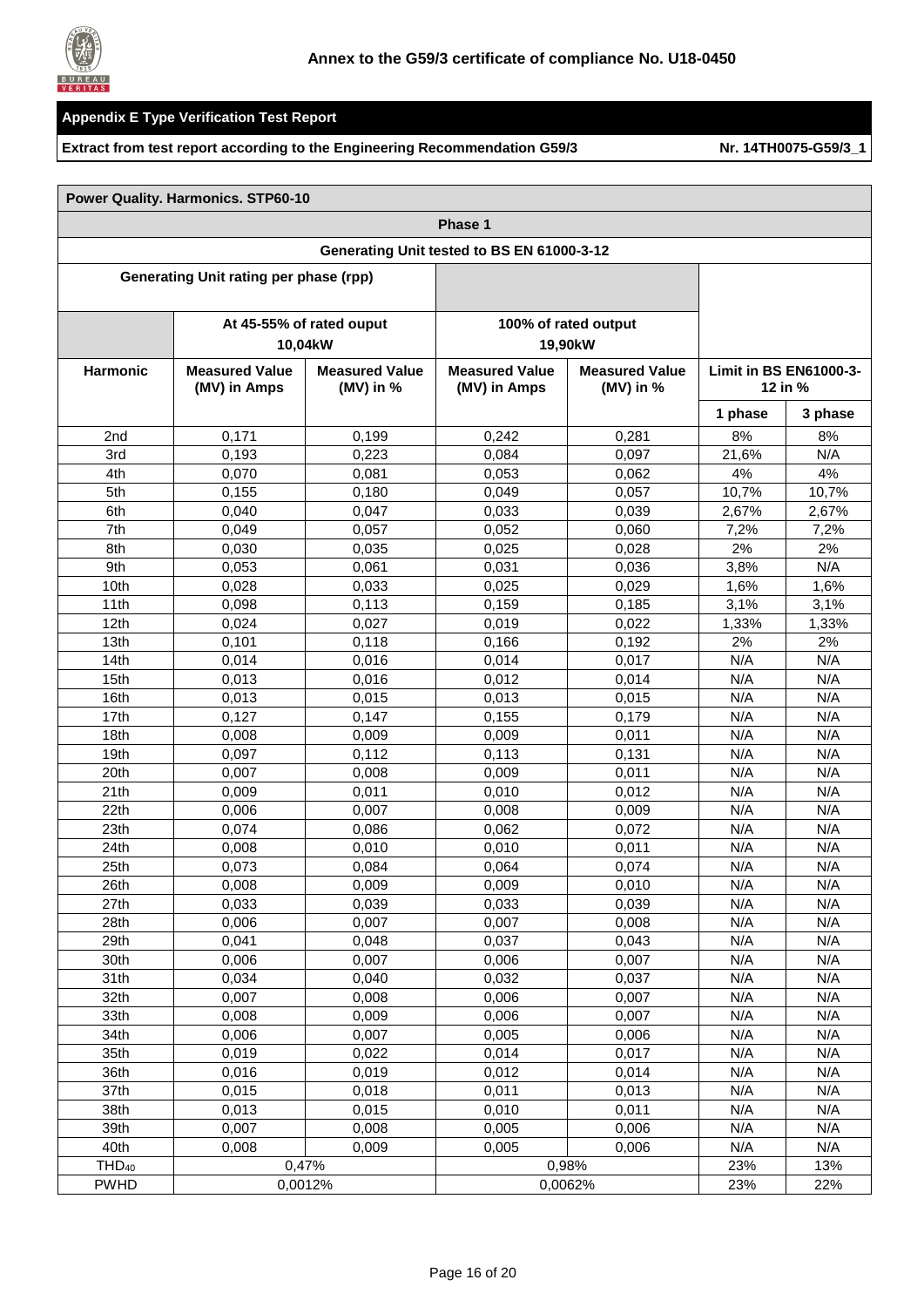

|  |  | <b>Power Quality. Harmonics.</b> |  |
|--|--|----------------------------------|--|
|--|--|----------------------------------|--|

|                   | Phase 2                                                                       |                          |                                            |                                      |         |                                            |  |
|-------------------|-------------------------------------------------------------------------------|--------------------------|--------------------------------------------|--------------------------------------|---------|--------------------------------------------|--|
|                   |                                                                               |                          | Generating Unit tested to BS EN 61000-3-12 |                                      |         |                                            |  |
|                   | Generating Unit rating per phase (rpp)                                        |                          |                                            |                                      |         |                                            |  |
|                   |                                                                               | At 45-55% of rated ouput |                                            | 100% of rated output                 |         |                                            |  |
|                   |                                                                               | 10,03kW                  |                                            | 19,93kW                              |         |                                            |  |
| <b>Harmonic</b>   | <b>Measured Value</b><br><b>Measured Value</b><br>(MV) in Amps<br>(MV) in $%$ |                          | <b>Measured Value</b><br>(MV) in Amps      | <b>Measured Value</b><br>(MV) in $%$ |         | <b>Limit in BS EN61000-3-</b><br>12 in $%$ |  |
|                   |                                                                               |                          |                                            |                                      | 1 phase | 3 phase                                    |  |
| 2nd               | 0,234                                                                         | 0,271                    | 0,238                                      | 0,276                                | 8%      | 8%                                         |  |
| 3rd               | 0,073                                                                         | 0,084                    | 0,129                                      | 0,149                                | 21,6%   | N/A                                        |  |
| 4th               | 0,058                                                                         | 0,068                    | 0,071                                      | 0,082                                | 4%      | 4%                                         |  |
| 5th               | 0,034                                                                         | 0,040                    | 0,074                                      | 0,086                                | 10,7%   | 10,7%                                      |  |
| 6th               | 0,031                                                                         | 0,036                    | 0,035                                      | 0,041                                | 2,67%   | 2,67%                                      |  |
| 7th               | 0,045                                                                         | 0,052                    | 0,029                                      | 0,033                                | 7,2%    | 7,2%                                       |  |
| 8th               | 0,022                                                                         | 0,025                    | 0,025                                      | 0,029                                | 2%      | 2%                                         |  |
| 9th               | 0,022                                                                         | 0,026                    | 0,059                                      | 0,068                                | 3,8%    | N/A                                        |  |
| 10th              | 0,025                                                                         | 0,029                    | 0,030                                      | 0,034                                | 1,6%    | 1,6%                                       |  |
| 11th              | 0,153                                                                         | 0,177                    | 0,100                                      | 0,115                                | 3,1%    | 3,1%                                       |  |
| 12 <sub>th</sub>  | 0,022                                                                         | 0,025                    | 0,024                                      | 0,028                                | 1,33%   | 1,33%                                      |  |
| 13th              | 0,164                                                                         | 0,189                    | 0,096                                      | 0,111                                | 2%      | 2%                                         |  |
| 14th              | 0,017                                                                         | 0,019                    | 0,016                                      | 0,019                                | N/A     | N/A                                        |  |
| 15th              | 0,012                                                                         | 0,013                    | 0,016                                      | 0,018                                | N/A     | N/A                                        |  |
| 16th              | 0,012                                                                         | 0,014                    | 0,012                                      | 0,014                                | N/A     | N/A                                        |  |
| 17th              | 0,154                                                                         | 0,178                    | 0,128                                      | 0,148                                | N/A     | N/A                                        |  |
| 18th              | 0,011                                                                         | 0,013                    | 0,009                                      | 0,011                                | N/A     | N/A                                        |  |
| 19th              | 0,117                                                                         | 0,135                    | 0,095                                      | 0,110                                | N/A     | N/A                                        |  |
| 20th              | 0,009                                                                         | 0,010                    | 0,007                                      | 0,008                                | N/A     | N/A                                        |  |
| 21th              | 0,009                                                                         | 0,011                    | 0,009                                      | 0,010                                | N/A     | N/A                                        |  |
| 22th              | 0,009                                                                         | 0,010                    | 0,007                                      | 0,008                                | N/A     | N/A                                        |  |
| 23th              | 0,058                                                                         | 0,067                    | 0.073                                      | 0,085                                | N/A     | N/A                                        |  |
| 24th              | 0,010                                                                         | 0,012                    | 0,010                                      | 0,011                                | N/A     | N/A                                        |  |
| 25th              | 0,064                                                                         | 0,074                    | 0,071                                      | 0,082                                | N/A     | N/A                                        |  |
| 26th              | 0,009                                                                         | 0,011                    | 0,008                                      | 0,009                                | N/A     | N/A                                        |  |
| 27th              | 0,033                                                                         | 0,039                    | 0,032                                      | 0,037                                | N/A     | N/A                                        |  |
| 28th              | 0,006                                                                         | 0,007                    | 0,006                                      | 0,007                                | N/A     | N/A                                        |  |
| 29th              | 0,035                                                                         | 0,040                    | 0,040                                      | 0,046                                | N/A     | N/A                                        |  |
| 30th              | 0,006                                                                         | 0,006                    | 0,006                                      | 0,007                                | N/A     | N/A                                        |  |
| 31th              | 0,032                                                                         | 0,037                    | 0,033                                      | 0,039                                | N/A     | N/A                                        |  |
| 32th              | 0,007                                                                         | 0,008                    | 0,007                                      | 0,009                                | N/A     | N/A                                        |  |
| 33th              | 0,007                                                                         | 0,008                    | 0,008                                      | 0,009                                | N/A     | N/A                                        |  |
| 34th              | 0,007                                                                         | 0,008                    | 0,009                                      | 0,010                                | N/A     | N/A                                        |  |
| 35th              | 0,013                                                                         | 0,016                    | 0,019                                      | 0,022                                | N/A     | N/A                                        |  |
| 36th              | 0,013                                                                         | 0,015                    | 0,017                                      | 0,020                                | N/A     | N/A                                        |  |
| 37th              | 0,012                                                                         | 0,014                    | 0,014                                      | 0,017                                | N/A     | N/A                                        |  |
| 38th              | 0,009                                                                         | 0,011                    | 0,012                                      | 0,014                                | N/A     | N/A                                        |  |
| 39th              | 0,004                                                                         | 0,004                    | 0,006                                      | 0,007                                | N/A     | N/A                                        |  |
| 40th              | 0,003                                                                         | 0,004                    | 0,004                                      | 0,004                                | N/A     | N/A                                        |  |
| THD <sub>40</sub> |                                                                               | 0,45%                    |                                            | 0,95%                                | 23%     | 13%                                        |  |
| <b>PWHD</b>       |                                                                               | 0,0012%                  |                                            | 0,006%                               | 23%     | 22%                                        |  |
|                   |                                                                               |                          |                                            |                                      |         |                                            |  |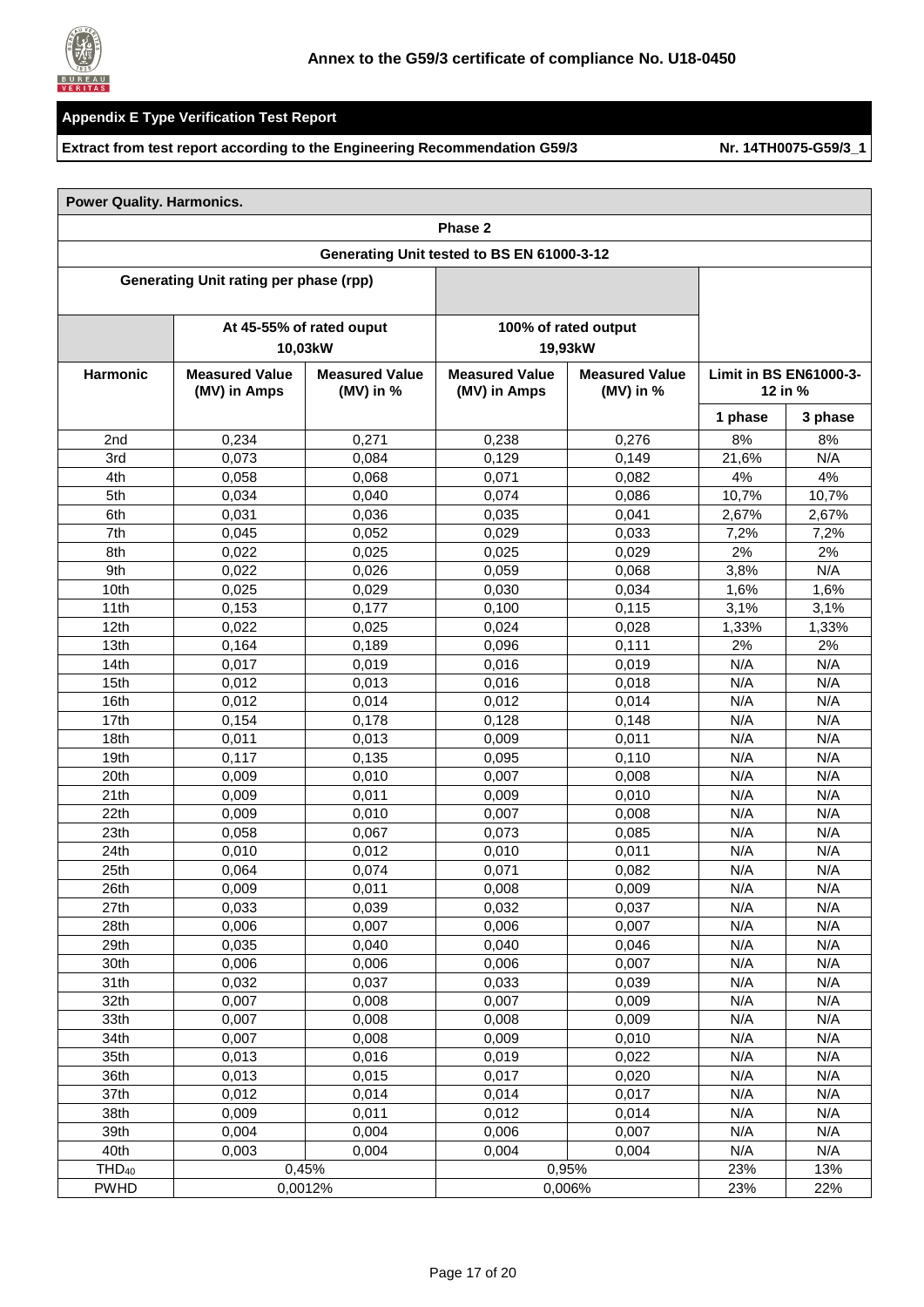

|  |  | <b>Power Quality. Harmonics.</b> |  |
|--|--|----------------------------------|--|
|--|--|----------------------------------|--|

|                                            | Phase 3                                                                       |                          |                                       |                                      |                                            |         |  |
|--------------------------------------------|-------------------------------------------------------------------------------|--------------------------|---------------------------------------|--------------------------------------|--------------------------------------------|---------|--|
| Generating Unit tested to BS EN 61000-3-12 |                                                                               |                          |                                       |                                      |                                            |         |  |
|                                            | Generating Unit rating per phase (rpp)                                        |                          |                                       |                                      |                                            |         |  |
|                                            |                                                                               | At 45-55% of rated ouput |                                       | 100% of rated output                 |                                            |         |  |
|                                            |                                                                               | 10,06kW                  |                                       | 19,95kW                              |                                            |         |  |
| <b>Harmonic</b>                            | <b>Measured Value</b><br><b>Measured Value</b><br>(MV) in Amps<br>(MV) in $%$ |                          | <b>Measured Value</b><br>(MV) in Amps | <b>Measured Value</b><br>(MV) in $%$ | <b>Limit in BS EN61000-3-</b><br>12 in $%$ |         |  |
|                                            |                                                                               |                          |                                       |                                      | 1 phase                                    | 3 phase |  |
| 2nd                                        | 0.171                                                                         | 0,197                    | 0,108                                 | 0,125                                | 8%                                         | 8%      |  |
| 3rd                                        | 0,068                                                                         | 0,079                    | 0,096                                 | 0,111                                | 21,6%                                      | N/A     |  |
| 4th                                        | 0,055                                                                         | 0,064                    | 0,071                                 | 0,082                                | 4%                                         | 4%      |  |
| 5th                                        | 0,038                                                                         | 0,044                    | 0,129                                 | 0,149                                | 10,7%                                      | 10,7%   |  |
| 6th                                        | 0,031                                                                         | 0,035                    | 0,033                                 | 0,039                                | 2,67%                                      | 2,67%   |  |
| 7th                                        | 0,042                                                                         | 0,049                    | 0,036                                 | 0,041                                | 7,2%                                       | 7,2%    |  |
| 8th                                        | 0,022                                                                         | 0,025                    | 0,027                                 | 0,031                                | 2%                                         | 2%      |  |
| 9th                                        | 0,026                                                                         | 0,030                    | 0,042                                 | 0,049                                | 3,8%                                       | N/A     |  |
| 10th                                       | 0,024                                                                         | 0,028                    | 0,029                                 | 0,034                                | 1,6%                                       | 1,6%    |  |
| 11th                                       | 0,153                                                                         | 0,177                    | 0,094                                 | 0,108                                | 3,1%                                       | 3,1%    |  |
| 12th                                       | 0,021                                                                         | 0,024                    | 0,024                                 | 0,027                                | 1,33%                                      | 1,33%   |  |
| 13th                                       | 0,164                                                                         | 0,190                    | 0,099                                 | 0,115                                | 2%                                         | 2%      |  |
| 14th                                       | 0,015                                                                         | 0,017                    | 0,015                                 | 0,018                                | N/A                                        | N/A     |  |
| 15th                                       | 0,011                                                                         | 0,013                    | 0,014                                 | 0,016                                | N/A                                        | N/A     |  |
| 16th                                       | 0,012                                                                         | 0,014                    | 0,013                                 | 0,015                                | N/A                                        | N/A     |  |
| 17th                                       | 0,159                                                                         | 0,184                    | 0,133                                 | 0,153                                | N/A                                        | N/A     |  |
| 18th                                       | 0,011                                                                         | 0,012                    | 0,009                                 | 0,011                                | N/A                                        | N/A     |  |
| 19th                                       | 0.115                                                                         | 0,132                    | 0,095                                 | 0,109                                | N/A                                        | N/A     |  |
| 20th                                       | 0,008                                                                         | 0,009                    | 0,008                                 | 0,009                                | N/A                                        | N/A     |  |
| 21th                                       | 0,010                                                                         | 0,011                    | 0,010                                 | 0,012                                | N/A                                        | N/A     |  |
| 22th                                       | 0,009                                                                         | 0,010                    | 0,007                                 | 0,008                                | N/A                                        | N/A     |  |
| 23th                                       | 0,062                                                                         | 0,072                    | 0,078                                 | 0,090                                | N/A                                        | N/A     |  |
| 24th                                       | 0,010                                                                         | 0,011                    | 0,009                                 | 0,010                                | N/A                                        | N/A     |  |
| 25th                                       | 0,061                                                                         | 0,071                    | 0,071                                 | 0,082                                | N/A                                        | N/A     |  |
| 26th                                       | 0,008                                                                         | 0,010                    | 0,009                                 | 0,011                                | N/A                                        | N/A     |  |
| 27th                                       | 0,033                                                                         | 0,038                    | 0,034                                 | 0,039                                | N/A                                        | N/A     |  |
| 28th                                       | 0,006                                                                         | 0,007                    | 0,006                                 | 0,007                                | N/A                                        | N/A     |  |
| 29th                                       | 0,038                                                                         | 0,044                    | 0,043                                 | 0,050                                | N/A                                        | N/A     |  |
| 30th                                       | 0,006                                                                         | 0,007                    | 0,006                                 | 0,007                                | N/A                                        | N/A     |  |
| 31th                                       | 0,031                                                                         | 0,035                    | 0,033                                 | 0,038                                | N/A                                        | N/A     |  |
| 32th                                       | 0,006                                                                         | 0,007                    | 0,007                                 | 0,008                                | N/A                                        | N/A     |  |
| 33th                                       | 0,006                                                                         | 0,007                    | 0,007                                 | 0,008                                | N/A                                        | N/A     |  |
| 34th                                       | 0,007                                                                         | 0,008                    | 0,007                                 | 0,008                                | N/A                                        | N/A     |  |
| 35th                                       | 0,016                                                                         | 0,018                    | 0,020                                 | 0,023                                | N/A                                        | N/A     |  |
| 36th                                       | 0,013                                                                         | 0,015                    | 0,017                                 | 0,019                                | N/A                                        | N/A     |  |
| 37th                                       | 0,011                                                                         | 0,013                    | 0,016                                 | 0,018                                | N/A                                        | N/A     |  |
| 38th                                       | 0,010                                                                         | 0,011                    | 0,012                                 | 0,014                                | N/A                                        | N/A     |  |
| 39th                                       | 0,003                                                                         | 0,004                    | 0,004                                 | 0,004                                | N/A                                        | N/A     |  |
| 40th                                       | 0,003                                                                         | 0,004                    | 0,005                                 | 0,006                                | N/A                                        | N/A     |  |
| THD <sub>40</sub>                          |                                                                               | 0,39%                    |                                       | 0,87%                                | 23%                                        | 13%     |  |
| <b>PWHD</b>                                |                                                                               | 0,0012%                  |                                       | 0,006%                               | 23%                                        | 22%     |  |
|                                            |                                                                               |                          |                                       |                                      |                                            |         |  |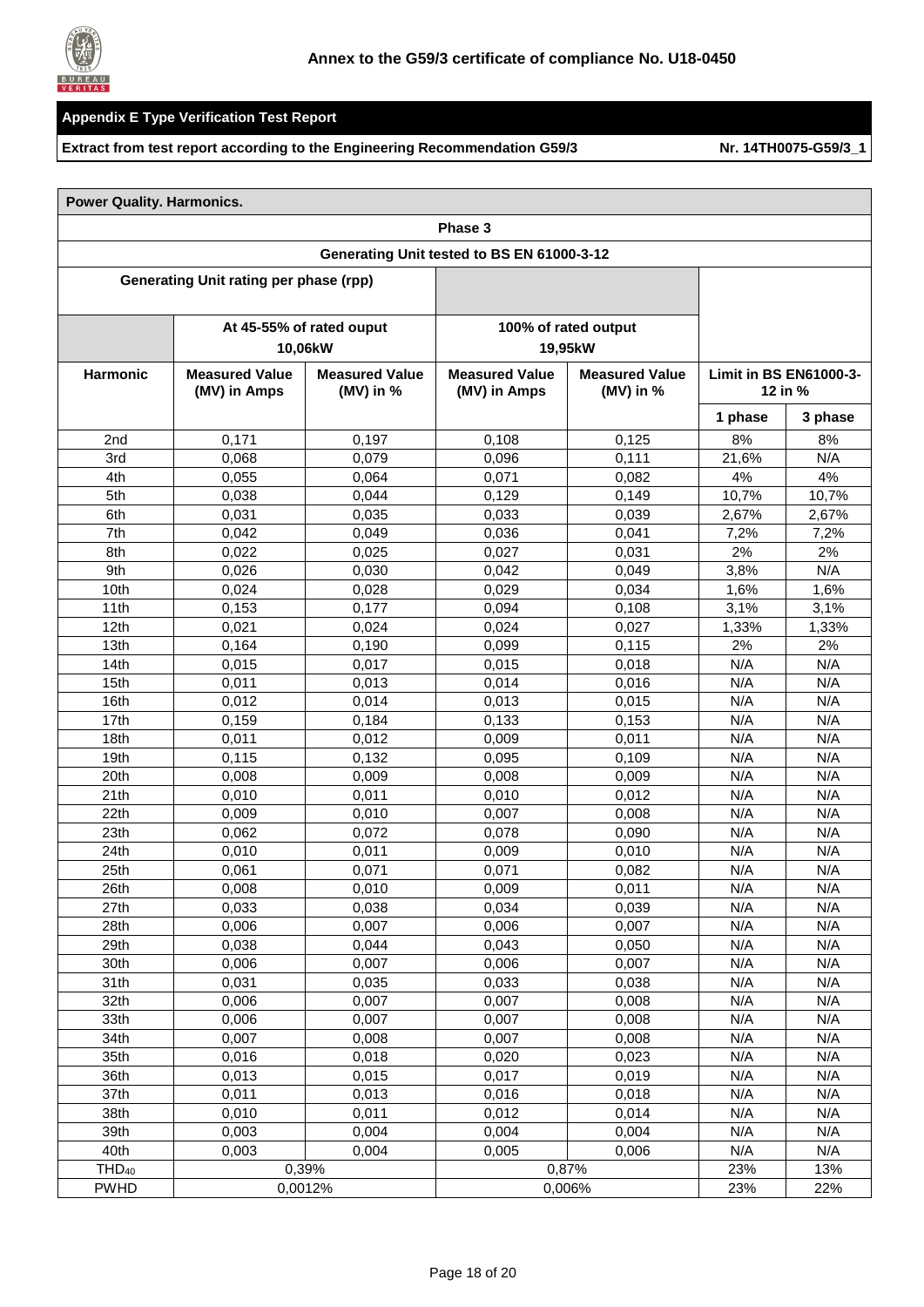

| Power Quality. Power factor. SHP75-10. 230 / 400V |        |       |       |                                                                                          |  |  |  |  |
|---------------------------------------------------|--------|-------|-------|------------------------------------------------------------------------------------------|--|--|--|--|
|                                                   | 216,2V | 230V  | 253V  | Measured at three voltage levels and at full                                             |  |  |  |  |
| Measured value                                    | 1,000  | 1,000 | 1,000 | output. Voltage to be maintained within $±1.5\%$<br>of the stated level during the test. |  |  |  |  |
| Limit                                             | >0.95  | >0.95 | >0.95 |                                                                                          |  |  |  |  |
| Power Quality. Power factor. SHP75-10. 240 / 416V |        |       |       |                                                                                          |  |  |  |  |
|                                                   | 225,6V | 240V  | 264V  | Measured at three voltage levels and at full                                             |  |  |  |  |
| Measured value                                    | 1,000  | 1,000 | 1,000 | output. Voltage to be maintained within $±1.5\%$<br>of the stated level during the test. |  |  |  |  |
| Limit                                             | >0,95  | >0,95 | >0,95 |                                                                                          |  |  |  |  |
| Power Quality. Power factor. STP60-10. 230 / 400V |        |       |       |                                                                                          |  |  |  |  |
|                                                   | 216,2V | 230V  | 253V  | Measured at three voltage levels and at full                                             |  |  |  |  |
| Measured value                                    | 1,000  | 1,000 | 1,000 | output. Voltage to be maintained within $±1.5\%$<br>of the stated level during the test. |  |  |  |  |
| Limit                                             | >0.95  | >0,95 | >0,95 |                                                                                          |  |  |  |  |
| Power Quality. Power factor. STP60-10. 240 / 416V |        |       |       |                                                                                          |  |  |  |  |
|                                                   | 225,6V | 240V  | 264V  | Measured at three voltage levels and at full                                             |  |  |  |  |
| Measured value                                    | 0,999  | 1,000 | 1,000 | output. Voltage to be maintained within $±1.5\%$<br>of the stated level during the test. |  |  |  |  |
| Limit                                             | >0.95  | >0.95 | >0.95 |                                                                                          |  |  |  |  |

| Power Quality. Voltage fluctuation and Flicker. |                 |      |                           |                 |  |      |                           |                            |             |
|-------------------------------------------------|-----------------|------|---------------------------|-----------------|--|------|---------------------------|----------------------------|-------------|
|                                                 | <b>Starting</b> |      |                           | <b>Stopping</b> |  |      |                           | <b>Running</b>             |             |
|                                                 | dmax            | dc   | d(t)                      | dmax            |  | dc   | d(t)                      | <b>Pst</b>                 | Plt 2 hours |
| Normalised to required<br>maximum impedance     | 3,3%            | 3.3% | $0\%$                     | 3,3%            |  | 3.3% | $0\%$                     | 0.086                      | 0,086       |
| Limits set under BS EN<br>61000-3-11            | 4%              | 3.3% | 3,3%<br>500ms             | 4%              |  | 3.3% | 3,3%<br>500 <sub>ms</sub> | 1,0                        | 0,65        |
|                                                 |                 |      |                           |                 |  |      |                           |                            |             |
| <b>Test impedance</b>                           | R               |      | $0,24*$<br>$0,4^{\wedge}$ | Ω               |  |      | XI                        | $0,15*$<br>0,25            | Ω           |
| <b>Standard impedance</b>                       | R               |      | $0,24*$<br>$0,4^{\wedge}$ | Ω               |  |      | XI                        | $0.15*$<br>$0.25^{\wedge}$ | Ω           |